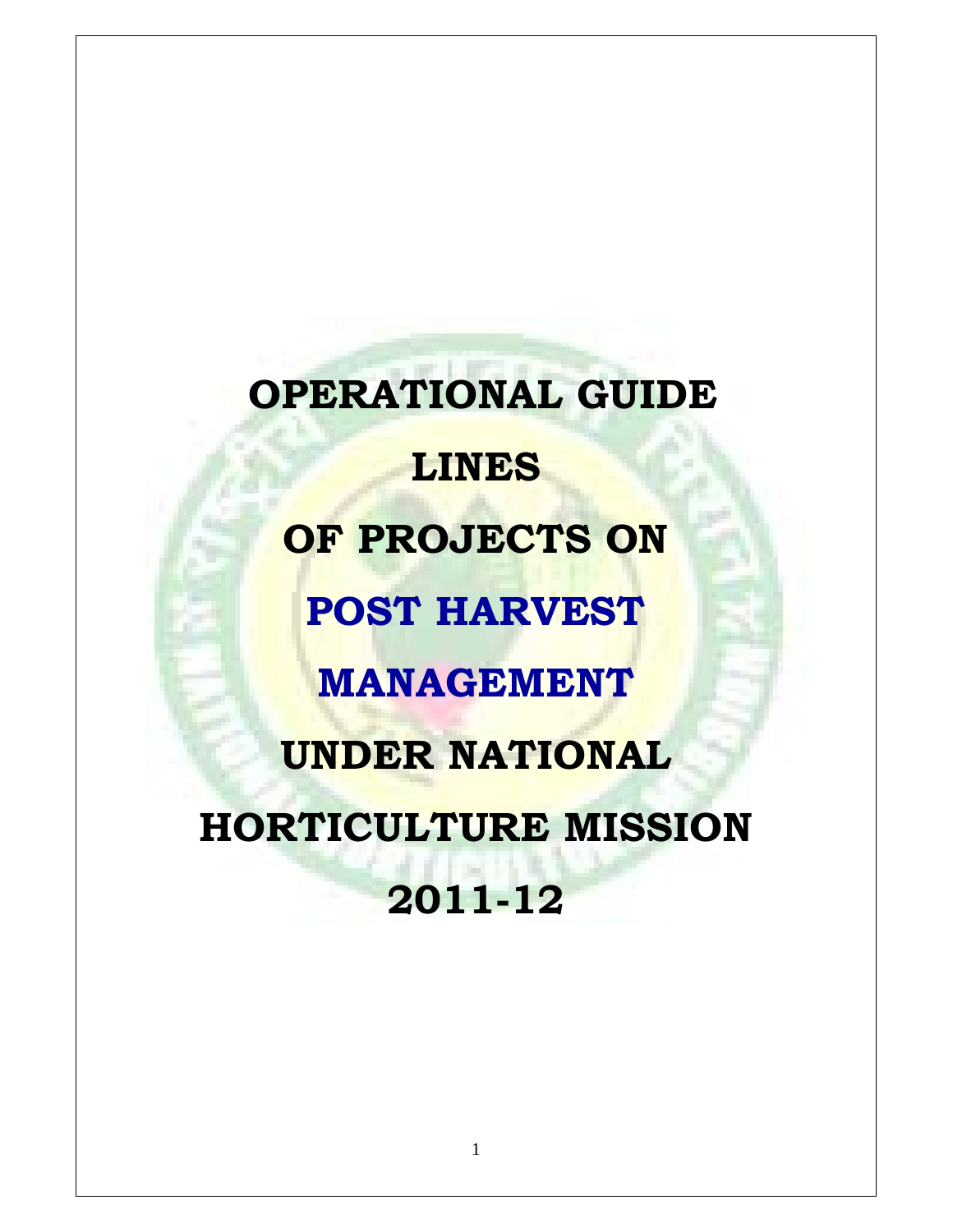# **OPERATIONAL GUIDE LINES FOR SANCTION OF PROJECT/ RELEASE OF CREDIT LINKED BACK ENDED SUBSIDY FOR POST HARVEST MANAGEMENT UNDER NHM (REVISED)**

# **1. INTRODUCTION :**

- *1.1 Post Harvest Management (PHM) plays very important role in promotion of horticultural production and marketing. This is because of a considerable quantity of the valuable produce is lost due to improper post harvest management. As a result there is a sizeable gap between gross production and net availability of horticultural produce. Thus a crisis in food availability is not only caused by the natural disasters, but also by absolute lack of post harvest management.*
- *1.2 The State is lagging behind in organized set up for post harvest handling and marketing of various fruits and vegetables, leading to various kinds of losses. The losses mainly occur at field level, during post harvest handling, transportation and finally during marketing. These losses can be minimized by proper grading, packing, pre-cooling and transportation particularly with cool chain facility.*
- 1.3 The post harvest management facilities are essential for value addition of *produce, reduction of transit loss and increasing profit of the farmers.*

# **2. PUBLICITY :**

- *2.1 Advertisement for the establishment/acquiring different PHM units in private sector will be released from time to time by DDH & Branch Manager-I,OHDS for the range/ Director of Horticulture-cum-Secretary, OHDS for the State keeping in view the allocations under NHM programmed for the same.*
- *2.2 The entrepreneur will collect the application form (Annexure-I & II) on payment of Rs.200/- (non refundable) as processing fee from the office of the DDH & Branch Manager-I, OHDS Horticulturist & Branch Manager-II,OHDS/AHO & Branch Manager-II, OHDS. The processing fees can be used by the Branch Manager, OHDS in meeting the contingent expenditure in this regard. However, mere payment of Rs.200/- does not entitle for sanction of project. Project sanction will depend on suitability of project, bank sanction, acceptance at Govt. of India level & availability of funds etc.*
- *2.3 The entrepreneur will submit the application and the project to the DDH& Branch Manager-I, OHDS /Horticulturist & Branch Manager-II, OHDS /AHO Branch Manager- II, OHDS along with the original money receipt and attested photocopies of required documents as per guide line (Annexure – I & II).*
- *2.4 Validity period for submission of application shall be 90 days from the date of purchase.*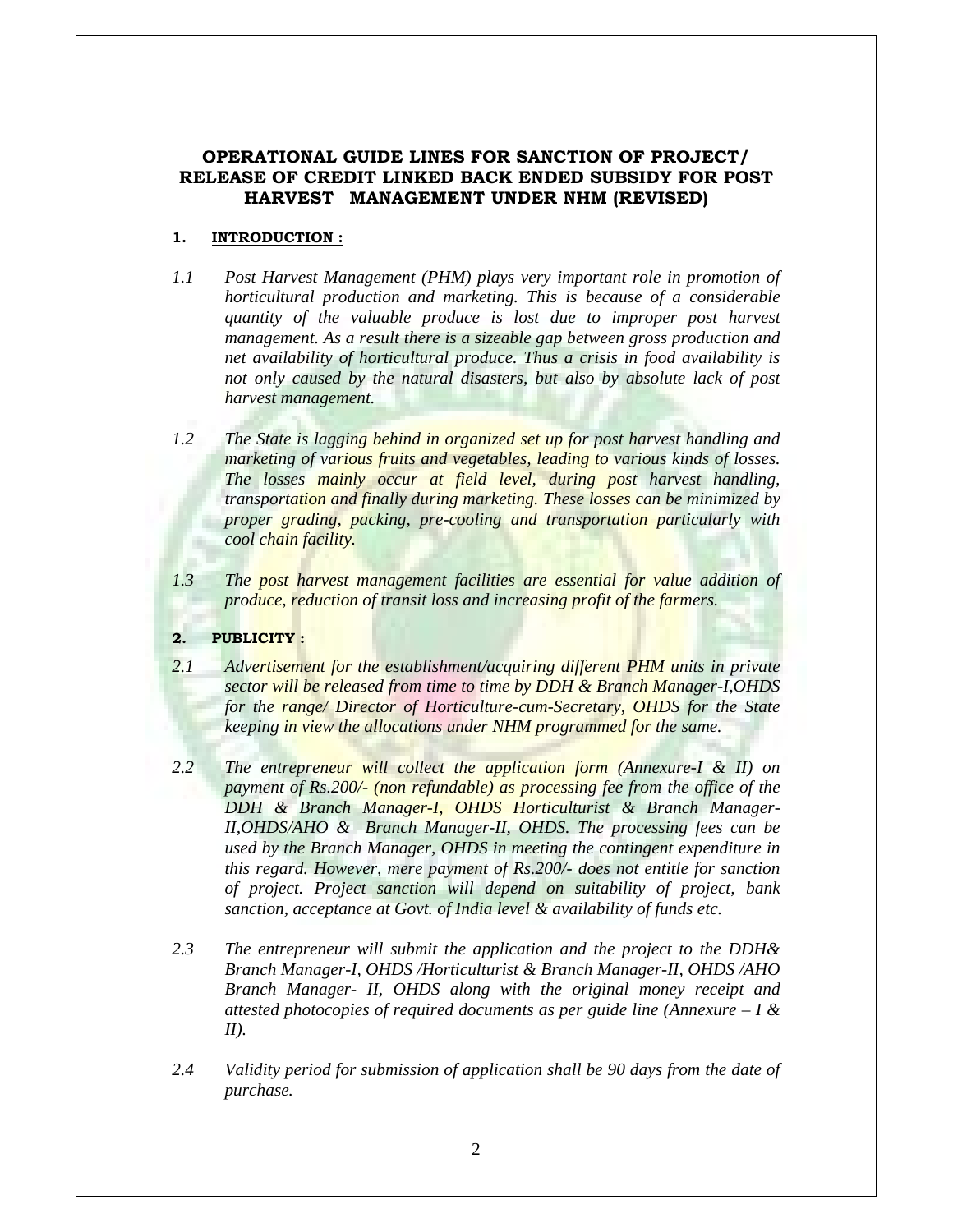- **3. ELIGIBILITY** : (Where ever applicable) :
- *3.1 All the projects will be entrepreneur driven through commercial ventures for which Govt. Assistance will be credit linked back ended subsidy in accordance with the cost norm. Public Sector Undertakings, State Govt. Agencies, Cooperatives, growers' association, Farmer Group, Self Help Groups, Women Farmers' Groups, recognized/registered by DMC having at least 25 nos. of members will also are entitled to avail assistance for such activities to the same extent. However, assistance will not be credit linked for such agencies but would be back ended subject to condition that they are able to meet their share of the project cost.*
- *3.2 The assistance will be available to the individual, Society, Regd. Society, Companies and Corporation etc. as per NHM guide lines. However the person having received such grant from N.H.B. or NHM or any other State/Central*  Govt. etc. for the similar type of *item* shall not be entitled to avail *assistance again on all those items.*
- *3.3 Preference will be given to the individuals/organizations with adequate suitable land within the district with agri-horti farming / contract farming or wholesaler / trader in horticultural produce. Degree holder in Agriculture, Horticulture, Agricultural Engineering, Management, Rural Management, Veterinary Science, may also be given preference.*
- *3.4 The entrepreneur/beneficiary should have sound financial back ground.*
- *3.5 In case of whole sale trading, the annual turnover/income tax return / vat clearance should be furnished.*
- *3.6 In case of contract farming the agreement as per APMC Act should be furnished.*
- *3.7 The entrepreneur/beneficiary should have willingness for availing the Credit Linked back ended subsidy.*
- *3.8 The Horticulturist &Branch Manager-II, OHDS /AHO & Branch Manager-II, OHDS will send the valid applications/projects to the DDH & Branch Manager-I, OHDS.*
- *3.9 A preliminary scrutiny of all such applications (Annexure I & II) received shall be done by a committee consisting of the DDH & Branch Manager-I, OHDS as Chairman and Horticulturists & Branch Manager-II, OHDS /AHOs & Branch Manager-II, OHDS, A.A.E. O/o DDH & Branch Manager-I, OHDS as members for short listing of the applications basing on guide lines of GOI including the land and other documents. Such meetings shall normally be conducted on monthly basis. The applicants not found suitable may be communicated with the deficiencies by registered post with one copy to notice board.*
- 4 **LAND & LOCATION** ( For the land based projects, in other cases the details of business address of the entrepreneur/beneficiary along with proof of the same) :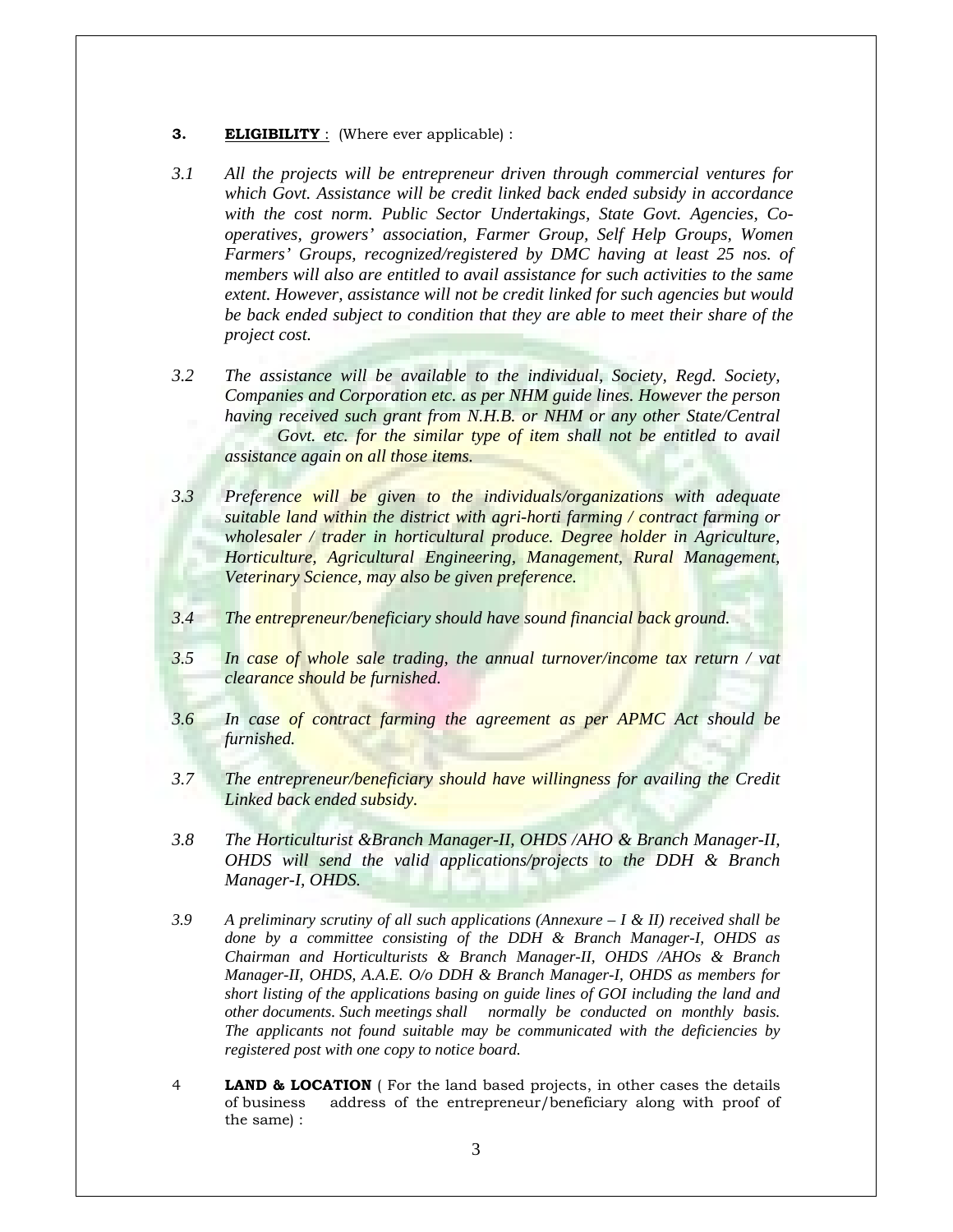- *4.1. The land should be in the name of the entrepreneur and records should be down loaded from bhulekhori.nic.in and attested by concerned Tahasildar or an officer not below the rank of Sub Divisional Magistrate of Revenue Department. Also he is to submit certified copy of the land in original from concerned Tahasil.*
- *4.1 If joint property, No Objection Certificate of the share holder(s) of the said land in the form of affidavit sworn before the Executive Magistrate of 1st class should be submitted.*
- *4.2 In case of lease land, if the leasee can mortgage the land in favour of the financing bank/FI, can also be entertained if bank is satisfied.*
- *4.3 The project for post harvest management should aim at providing "direct" service delivery to producers / farming community for safe utilization/marketing of their produce.*
- *4.4 Cost of land in infrastructure projects will be restricted to a maximum of 10% of the project cost in rural areas and to 20% in municipal areas and it would form part of the owner's contribution to be taken towards margin money in cases where a fresh purchase is made as per guide lines of NHM.*
- *4.5 A declaration that the entrepreneur will not alienate the land / infrastructure acquired during the period of the loan for any purpose other than the purpose for which the loan is sanctioned should be submitted.*

**SELECTION OF SITE:** (For land based projects) :

- *4.6 The site should be well communicated with truckable all whether road.*
- *4.7 The site should have easy access to electricity.*
- *4.8 There must be permanent and adequate water source or should have provision to acquire with.*
- *4.9 The sketch map of the site with description of boundaries duly signed by revenue inspector should be verified with the Patta, Khata No. Plot No., revenue receipt etc.*
- *4.10 Area should be also otherwise suitable for efficient functioning of the proposed Post Harvesting Management Unit.*

#### **5 SELECTION / PRIORITISATION**

*5.1 The selected applications (Annexure – I & II) under para 3.9 shall be placed before the DMC by the DDH & Branch Manager-I, OHDS for its approval. The technical team of the District Mission Committee (DMC) will effect field verification, scrutinize the short listed applications and give appropriate recommendation. The DMC will approve the selected entrepreneurs and prioritize them.*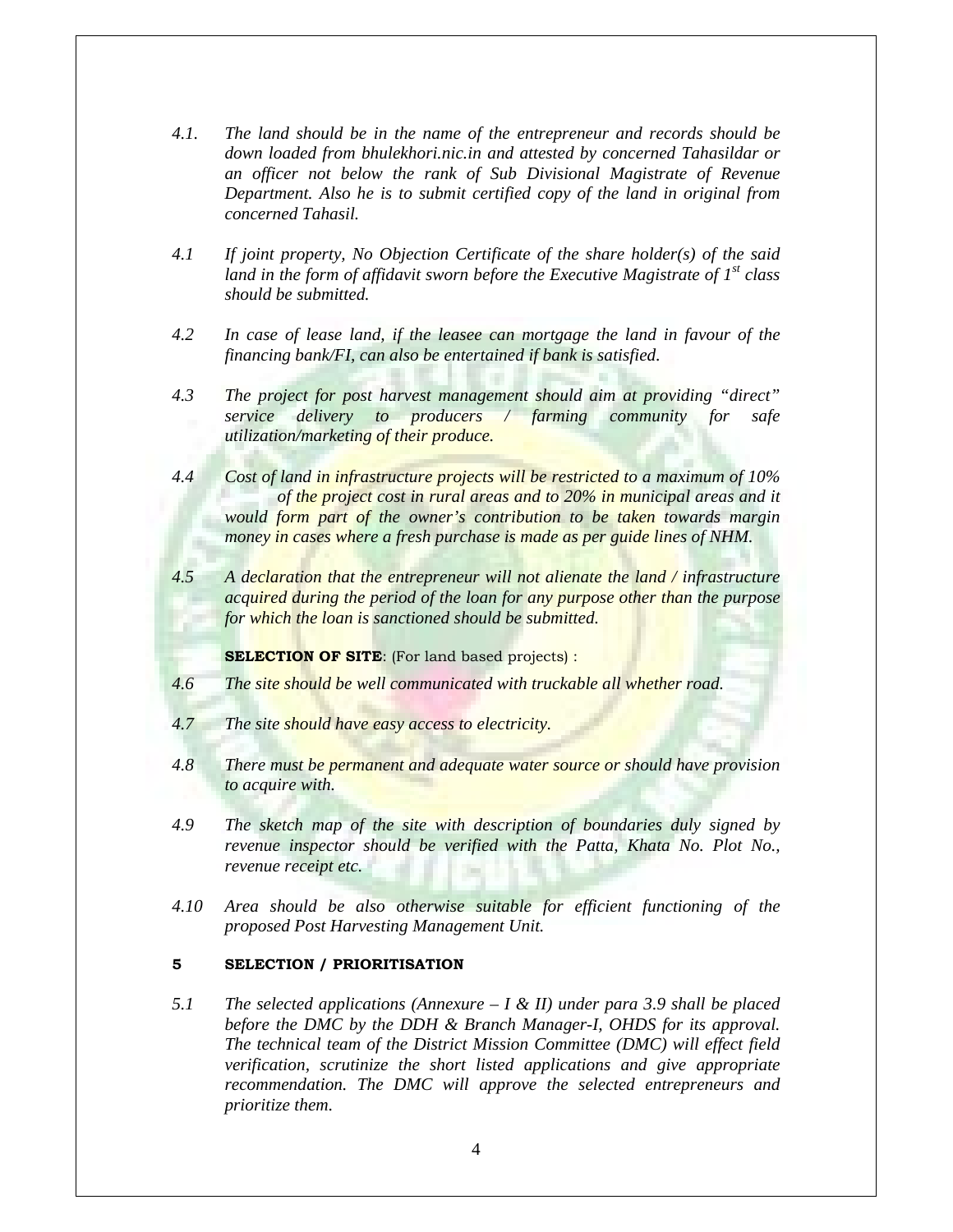- *5.2 There after, the DDH & Branch Manager-I, OHDS will intimate the panel of prioritized entrepreneurs along with the DMC proceedings and selected applications (Annexure – I & II) to the Secretary, OHDS for formal approval.*
- *5.3 Secretary, OHDS will send proposals to the NHM, Govt. of India with a copy to State Govt. for approval and release of funds, wherever applicable.*
- *5.4 After getting project, sanctioned or cleared by the NHM, Govt. of India with provision of funds, the Director of Horticulture-cum-Secretary, OHDS will ask the DDH & Branch Manager-I, OHDS /Horticulturist & Branch Manager-II, OHDS/AHO & Branch Manager-II, OHDS to go ahead with the project execution indicating the name of the entrepreneurs along with sanction of funds for subsidy amount. The unsuccessful applicants shall be intimated by the DDH & Branch Manager-I, OHDS by registered post/Speed Post.*
- *5.5 The DDH & Branch Manager-I, OHDS /Horticulturist & Branch Manager-II, OHDS /AHO Branch Manager-II, OHDS will communicate the sanctioned projects to the bank and entrepreneur for further execution of the project. The components which are not under credit linked back ended scheme the subsidy will be routed through bearer cheque to the beneficiary after joint verification by the team following norms and condition*

# **6 CREDIT LINKED ASSISTANCE** :

*Assistance under the scheme shall be available on capital cost of the project only. The Bank/FI will however, be free to finance other activities/working capital requirement to meet various requirements of the entrepreneur, where subsidy will not be available for such activities.* 

# **7 SUBSIDY** :

# **INTEGRATED POST HARVEST MANAGEMENT**

# *7.1 Rate of subsidy and maximum amount of subsidy shall be on the capital cost*

| Sl.              | Name of the Project      | Capital cost per       | <b>Rate of assistance per unit (subsidy amount)</b>  |
|------------------|--------------------------|------------------------|------------------------------------------------------|
| N <sub>o</sub>   |                          | unit (in $Rs.$ )       |                                                      |
| $\mathfrak{1}.$  | Pack House (on farm      | $Rs.3.00$ lakhs        | 50% of the capital cost (i)Depending<br>the          |
|                  | collection & Storage     | max. per unit          | requirement in site beneficiary can go for pack      |
|                  | unit)                    | size of $9m \times 6m$ | house with sorting grading unit (ii)Pack house with  |
|                  |                          |                        | low capacity cool chamber of 1.4MT                   |
| 2.               | Pre cooling unit project | Rs.15.00 lakhs         | Credit Linked back ended subsidy $@$ 40% of the      |
|                  | in general areas/cool    | for $6MT$              | cost of the project in general areas for individual  |
|                  | chamber of 5MT/10MT      | capacity.              | entrepreneurs.                                       |
| $\mathfrak{Z}$ . | Mobile pre cooling unit  | Rs.24.00 lakhs         | Credit Linked back ended subsidy $\omega$ 40% of the |
|                  |                          | per unit for 5         | cost of the project in general areas for individual  |
|                  |                          | MT capacity.           | entrepreneurs.                                       |

# *of the project as follows.*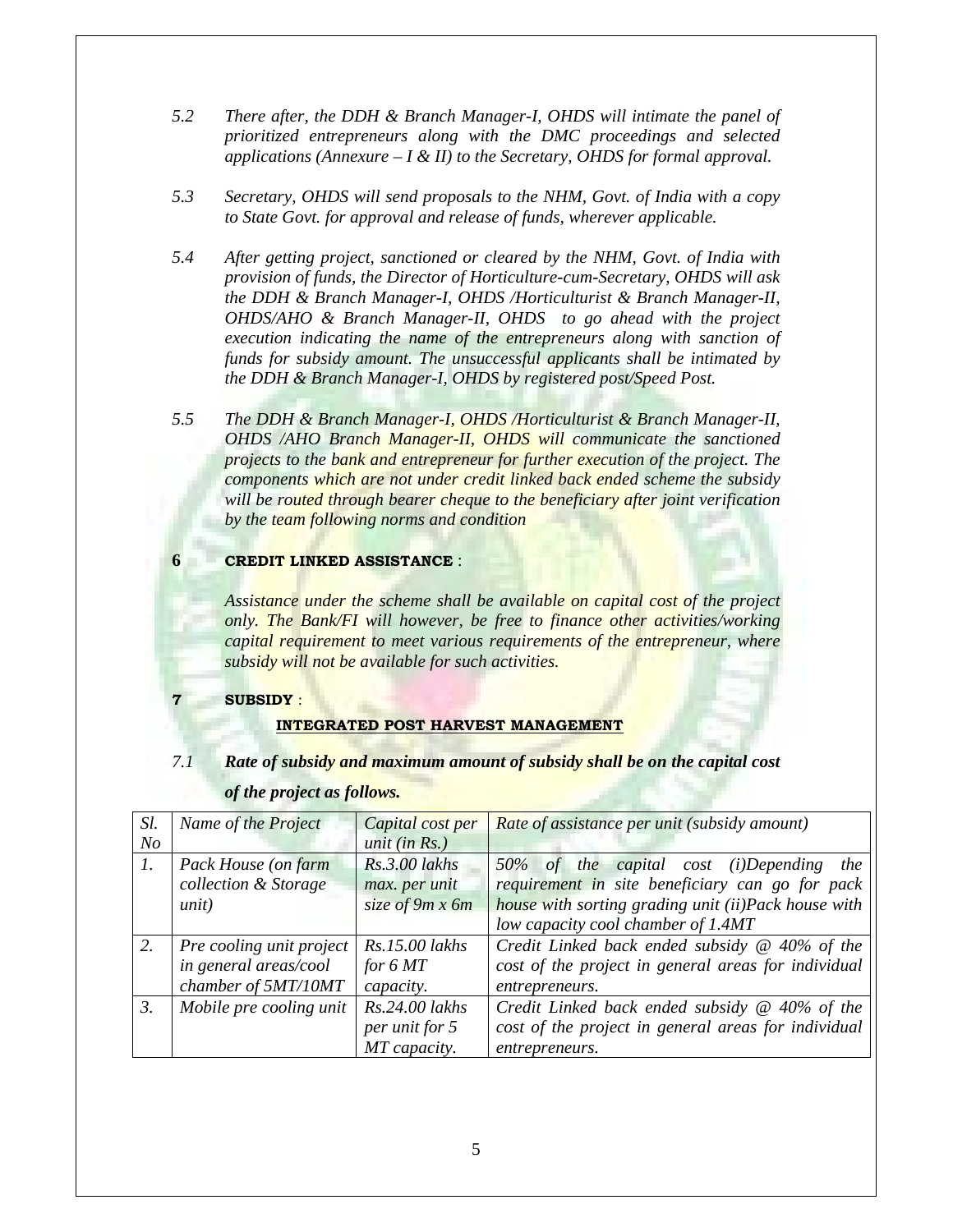| $\boldsymbol{4}$ . | Cold storage units            | Rs.6000/- per    | Credit Linked back ended subsidy @ 40% of the       |
|--------------------|-------------------------------|------------------|-----------------------------------------------------|
|                    | (construction/expansio        | MT for 5,000     | cost of the project in general areas for individual |
|                    | n/modernization)              | MT capacity      | entrepreneurs in respect of any those units which   |
|                    |                               |                  | adopt new technologies which are energy efficient   |
|                    |                               |                  | with provision of insulation, humidity control and  |
|                    |                               |                  | fin coil cooling system with provision of multi     |
|                    |                               |                  | chambers. Technical standards, parameters and       |
|                    |                               |                  | protocol issued by the Deptt. to be adopted.        |
| 5.                 | Refrigerated                  | Rs.24.00 lakhs   | $-do-$                                              |
|                    | vans/containers               | per unit 6 MT    |                                                     |
|                    |                               | capacity.        |                                                     |
| 6.                 | Ripening chamber              | Rs.6000/- per    | $-do-$                                              |
|                    |                               | MT for 5000      |                                                     |
|                    |                               | MT capacity      |                                                     |
| 7.                 | a) Cashew Processing          | Rs.7.0 lakh per  | 40% of the total cost.                              |
|                    | Unit of 320 Kg.               | unit $(New)$     |                                                     |
|                    | (Boiler)                      |                  |                                                     |
|                    | b) Cashew Processing          | Rs.1.25 lakh per | 40% of the total cost.                              |
|                    | $(40 \text{ kg.})$            | unit (New)       |                                                     |
| 8.                 | Preservation unit up          | Rs.1.00 lakh per | 50% of the total cost                               |
|                    | gradation                     |                  |                                                     |
| 9.                 | <b>Preservation unit (low</b> | Rs.2.00 lakh per | 50% of the total cost. The cool chamber is          |
|                    | cost) new unitcool            | unit for new     | exclusively<br>in<br>recommended<br>vegetable       |
|                    | chamber 2MT capacity          | unit(maximum)    | mandi/market provision can be made inside the       |
|                    |                               |                  | pack house for storing vegetables                   |
| 10.                | Low cost onion storage        | Rs.1.00 lakh per | 50% of the total cost                               |
|                    | structure (25 MT)             | unit             |                                                     |
| 11.                | <b>Pusa Zero</b> energy cool  | Rs.4,000/- per   | 50% of the total cost.                              |
|                    | chamber $(100 \text{ kg.})$   | unit             |                                                     |
| 12.                | C.A./M.A. Storage             | Rs.32,000/MT     | Credit Linked back ended subsidy $@$ 40% of the     |
|                    | Units                         | for 5000 MT      | cost of the project in general areas for individual |
|                    |                               | capacity         | entrepreneurs in respect of any those units which   |
|                    |                               |                  | adopt new technologies which are energy efficient   |
|                    |                               |                  | with provision of insulation, humidity control and  |
|                    |                               |                  | fin coil cooling system with provision of multi     |
|                    |                               |                  | chambers. Technical standards, parameters and       |
|                    |                               |                  | protocol issued by the Deptt. to be adopted         |
| 13.                | Primary/Mobile/Minim          | Rs.24.00         | $-do-$                                              |
|                    | al processing unit            | lakh/unit        |                                                     |
| 14.                | Evaporative/low energy        | Rs.4.00          | 50% of the total cost                               |
|                    | cool chamber (8 MT)           | lakh/unit        |                                                     |

# (**C.A. is Controlled Atmosphere and M.A. is Modified Atmosphere)**

**i)** *Assistance for setting up of new cold storage/CA Storage/MA storage will be available only to multi chamber cold storage units with latest/new technologies, which are energy efficient with provision for insulation, humidity control, advanced cooling systems etc, having specifications and standards control, advanced cooling systems etc, having specifications approved by the Ministry.*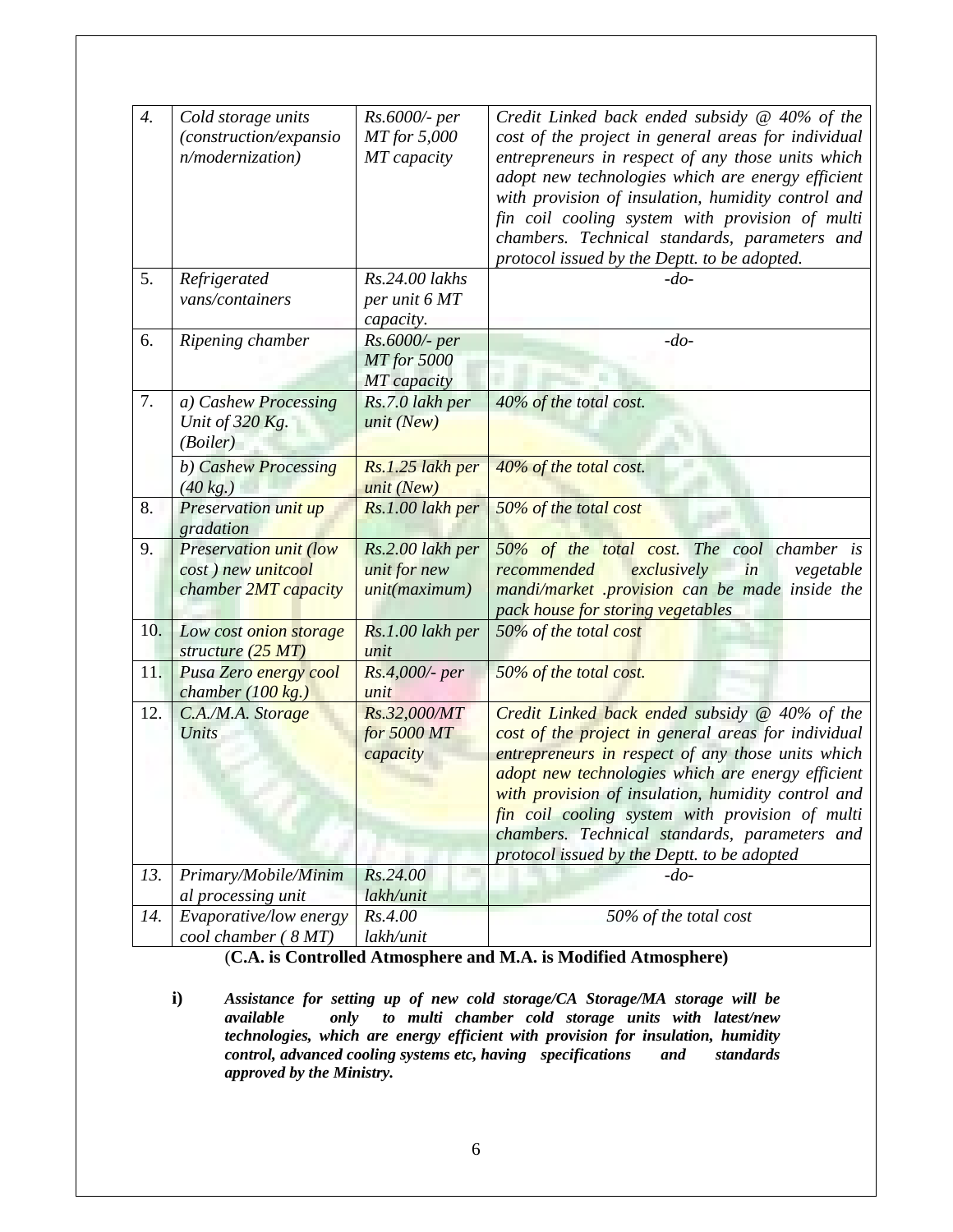- *ii) The cost of 5,000 MT capacities for new cold storage and expansion of existing capacity should not exceed to Rs.300.00 lakhs. Subsidy will be available for capital cost i.e. @ 40% which in any case should not exceed to Rs.120.00 lakh per project, including for the CA/MA stores and projects of higher capacity.*
- *iii) Projects up to 5000 MT capacity would be promoted for wider dispersal. Cold storage capacity may vary from 10 MT to 5000 MT (i.e. the cold storages may be established for capacity of different sizes i.;e. 10/50/1000/2000/5000 MT etc.) depending upon volume, value of the commodities to be stored, technical feasibility, financial viability etc. In the case of pre-cooling units and CA/MA stores, the capacity may be even below 10 MT.*

# 7.2 *The Cold Storages need to ensure the following*:

- *a) Coils and diffuser systems which have efficient heat transfer surface area and air circulation must be used for maintaining uniform temperature and humidity conditions.*
- *b) Refrigeration equipments should be capable of handling varying cooling requirements in the cold storage. Refrigerant used must be eco friendly. Moreover, refrigeration system should be equipped with monitoring and control mechanism to ensure maximum efficiency.*
- *c) Compressors should be multi cylinder of reciprocating or screw type with appropriate capacity.*
- *d) Condensers need to be properly designed to moderate operating hours of cold store and thus reduce power consumption.*
- *e) Proper thermal insulation need to be used with provision for vapour barrier on the outer side and cladding/cover material on the inner side. Besides, appropriate BIS standards for insulation (IS 661:2000) and appropriate method of deployment of thermal insulation in accordance with IS 661 and IS 13205 on code of practices should be ensured.*
- *f) Qualified and trained personnel should be involved for proper running and maintenance of the storage unit.*
- *g) At least two chambers need to be provided even if the capacity of the storage is low.*
- *h) Each chamber should be provided with suitable controls and display instruments for temperature and humidity.*
- *i) The cold storage should have proper mezzanine floors for bulk storage of produce in bags/boxes with proper spacing between the floors.*
- *j) The cold stores should have adequate space for processing area involving mechanized sorting, grading, washing, packing/bagging lines.*
- *k) For up gradation of thermal insulation of cold storage, the project cost will be limited to Rs.1000/MT and for up gradation of cooling system , air flow,*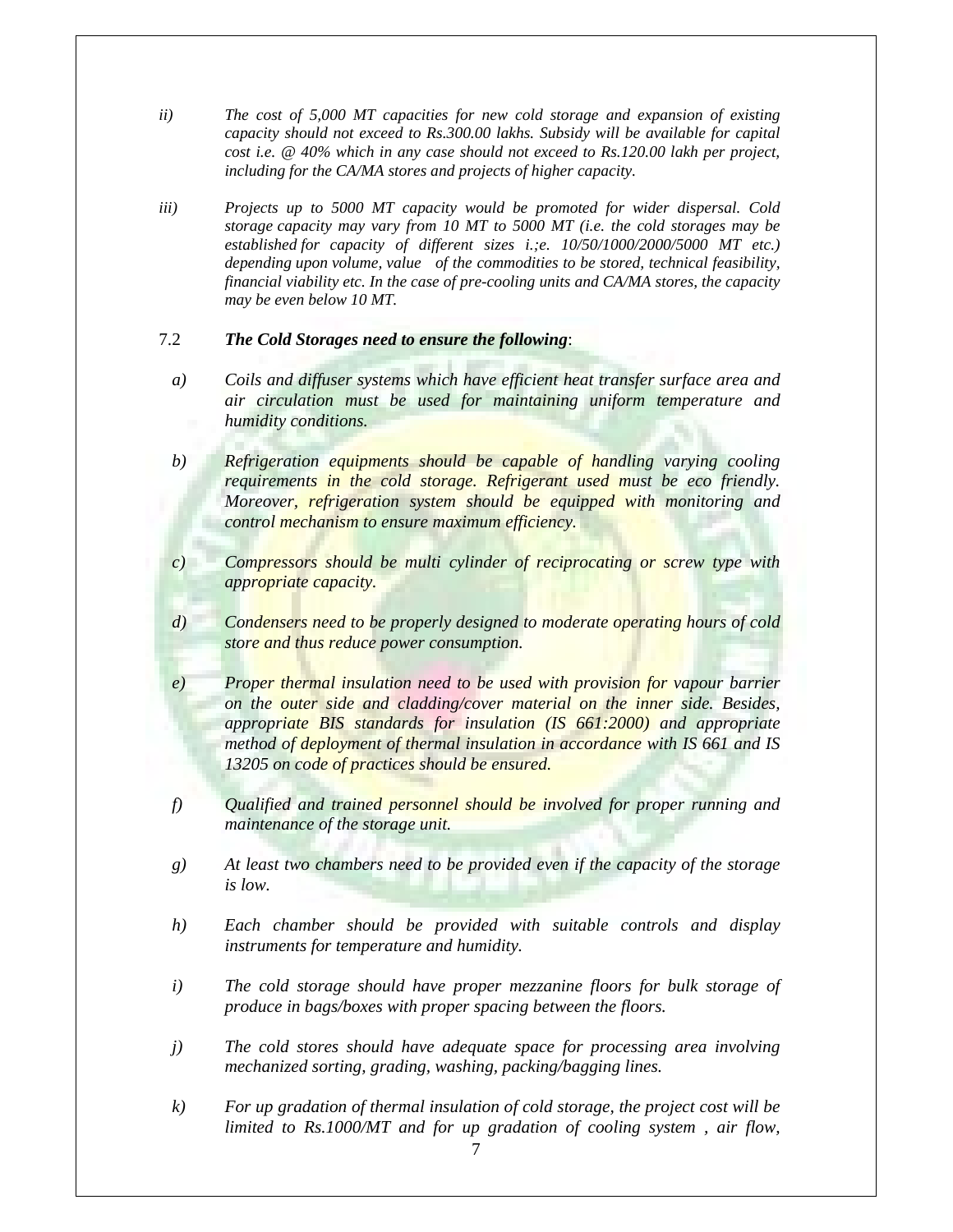*electric installation, handling devices, safety devices, etc the project cost will be limited to Rs.2000/MT.* 

- *l) Detailed guide lines in this regard with specifications and protocol are available on NHM website at (www.nhm.nic.in) and NHB web site (www.nhb.gov.in).*
- *m) Assistance could also be availed for a combination of PHM infrastructure by a beneficiary, within the prescribed norms of individual item.*
- 7.3 *Maximum amount of subsidy cost shall be restricted as indicated above. However the entrepreneur will be free to undertake PHM unit of higher cost by contribution from his own resources or other financial assistance.*
- *7.4 The amount of subsidy availed for the project or any of its components from any other source shall be deducted from the amount of subsidy admissible under this scheme.*
- *7.5 The full project cost including the subsidy amount, but excluding the margin money contribution would be disbursed as term loan by the bank/FI Quantum of margin money and loan to be given by the bank will be decided by the bank/FI on case to case basis.*
- *7.6 The repayment schedule will be drawn on the loan amount in such a way that the total subsidy amount is adjusted after the full bank loan component with interest (excluding subsidy) is liquidated.*
- *7.7 The financing bank may also provide working capital separately for undertaking the business by the entrepreneur where ever such situation arises but subsidy shall not be provided for such funding.*
- *7.8 The financing bank may also provide working capital separately for undertaking the business by the entrepreneur where ever such situation arises but subsidy shall not be provided for such funding.*
- *7.9 After the loan is disbursed, the project work shall start.*
- *7.10 After disbursing a part of the loan sanctioned the respective bank/FI will claim for the subsidy to the Horticulturist &Branch Manager-II, OHDS /AHO &Branch Manager-II, OHDS. The number of claims and release of subsidy may be 2-3 installments. The final subsidy claim shall be made after the disbursement of last installment.*

# **8 RELEASE OF SUBSIDY** :

- *8.1 Subsidy for the project under the scheme shall be released by DDH & Branch Manager-I, OHDS the Horticulturist & Branch Manager-II, OHDS /AHO & Branch Manager-II, OHDS for projects financed by Banks/FI.*
- *8.2 A joint inspection committee comprising of DDH & Branch Manager-I, OHDS, Horticulturist & Branch Manager-II, OHDS AHO & Branch Manager-II, OHDS Asst. Agril. Engineer, O/o DDH & Branch Manager-I,*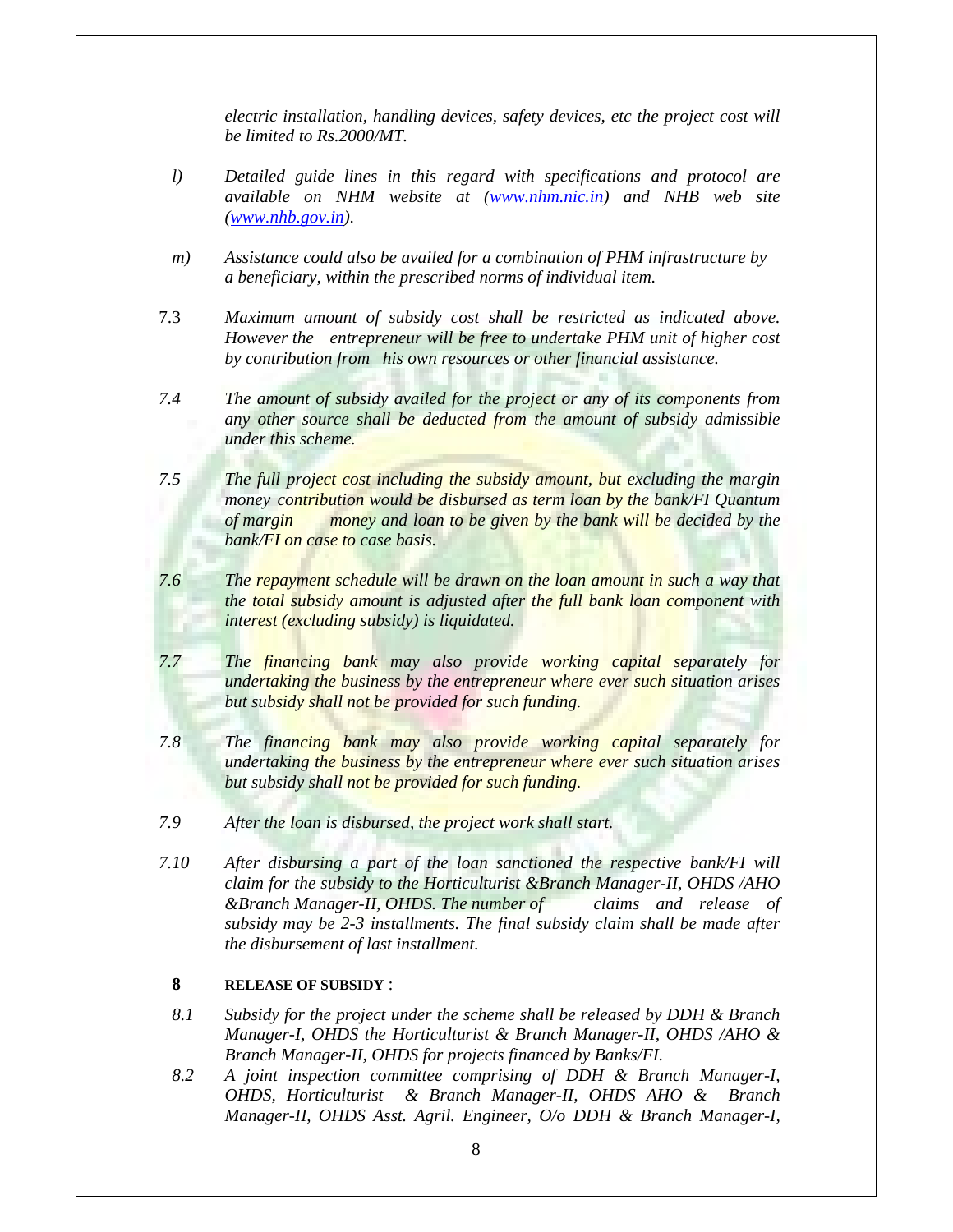*OHDS and the banker, AGM, NABARD will inspect the site periodically to observe the progress of the work. If required the DDH & Branch Manager-I, OHDS /Horticulturist & Branch Manager- II, OHDS is to release subsidy proportionately in the basis of the joint inspection committee.* 

- *8.3 The Horticulturist & Branch Manager-II, OHDS / AHO & Branch Manager-II, OHDS will release the subsidy within 30 days of requisition from the bank and in case of delay he will communicate the reasons for delay or non release to bank and the entrepreneur and Director of Horticulture-cum-Secretary, OHDS Orissa. In case of dispute, decision of the Director of Horticulture-cum-Secretary, OHDS, Orissa shall be final and binding.*
- *8.4 Subsidy should be released with proper intimation to the Collector-cum-Chairman, DMC of National Horticulture Mission by DDH & Branch Manager-I, OHDS.*

## **9 ADJUSTMENT OF SUBSIDY IN BORROWERS ACCOUNT** :

- *9.1 The subsidy amount released by the Horticulturist & Branch Manager-II, OHDS /AHO & Branch Manager-II, OHDS will be kept by the Bank in the Subsidy Reserve Fund Account of the concerned borrower, to be adjusted finally against loan amount of the bank on completion of the project. The adjustment of subsidy will be in the pattern of back ended subsidy. However,*  no interest will be charged by the lending banks on the loan amount *equivalent to the subsidy amount received by them. Suitable instructions issued in this regard by the RBI from time to time would be adhered to.*
- *9.2 On completion of the project the concerned bank would inform the Horticulturist & Branch Manager-II, OHDS /AHO Branch Manager-II, OHDS about the project completion within the overall guide lines of NHM and project submitted and shall make a request for joint inspection of the project in presence of the promoter/entrepreneur.*
- *9.3 The Horticulturist & Branch Manager-II, OHDS AHO Branch Manager-II, OHDS will effect joint verification by the technical team constituted by the Chairman DMC of National Horticulture Mission along with the banker and the promoter/entrepreneur.*

#### **10 IMPLEMENTATION PERIOD** :

*10.1 Period of implementation will be as per norms of the lending bank or NHM guide lines, depending upon the nature of the project.* 

#### **11 RECALLING OF SUBSIDY** :

- *11.1 In case of default in payment of the loan the bank will adopt due process of loan recovery.*
- *11.2 The Horticulturist & Branch Manager-II, OHDS /AHO Branch Manager-II, OHDS shall recall the subsidy amount before its liquidation whenever he feels that the entrepreneur is deviating from the original aim and objective of the*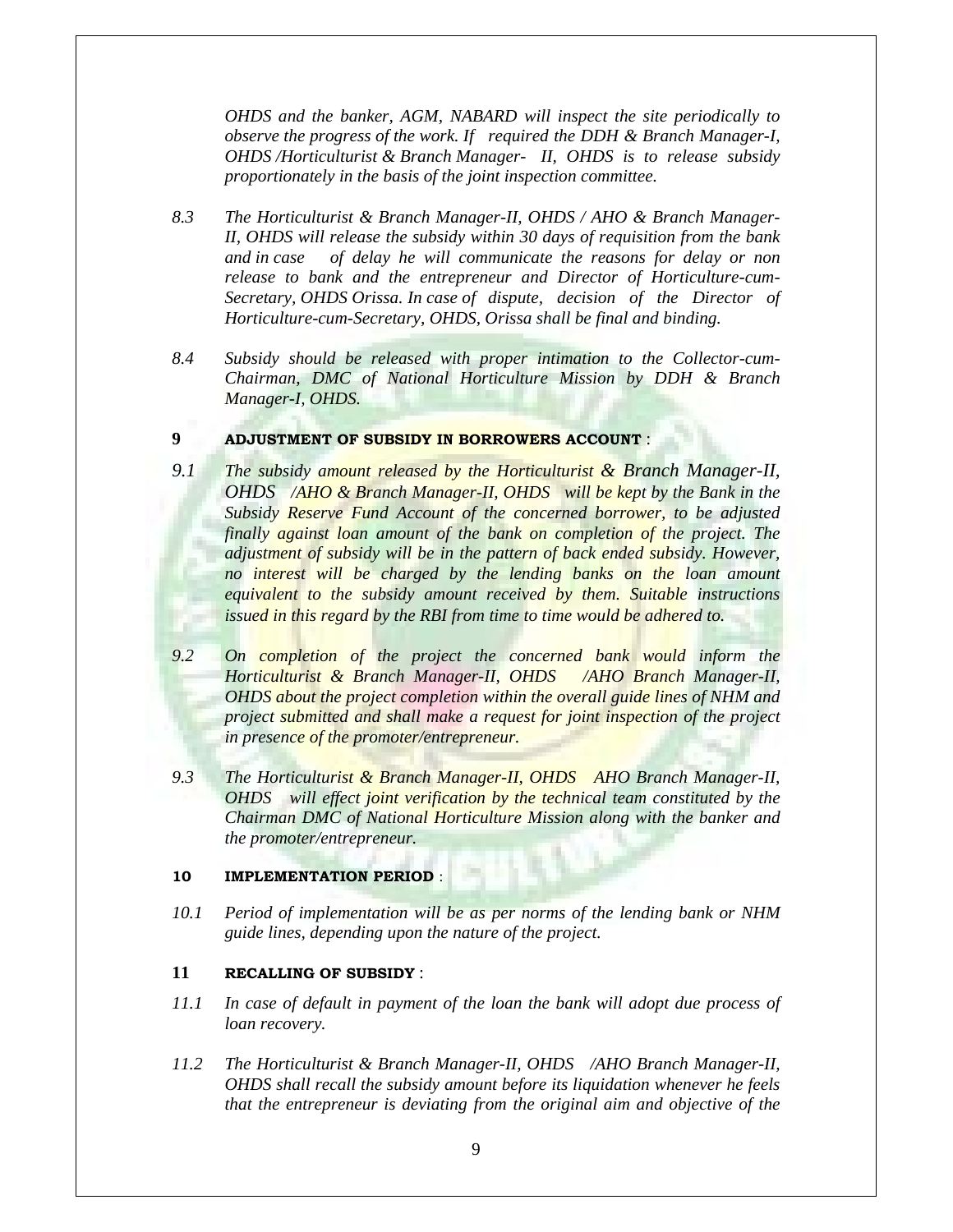*project/the project is not completed within the stipulated period or any other valid reason with approval of DMC of National Horticulture Mission.* 

### **12 UTILIZATION CERTIFICATE** :

*12.1 Bank would submit the utilization certificate of the subsidy amount released by the Horticulturist & Branch Manager-II, OHDS /AHO Branch Manager-II, OHDS periodically who in turn shall furnish the UC to the DDH & Branch Manager-I, OHDS which will be finally sent by DDH Branch Manager-I, OHDS after his countersignature to the Director of Horticulture-cum-Secretary, OHDS.* 

#### **13 MISCELLANEOUS :**

- *13.1 NHM or OHDS shall be fully competent to add, relax, delete or amend any provisions for any activities under Post Harvest Management.*
- *13.2 The beneficiary will depict a signboard (2m x 3m) at a prominent place depicting name of the entrepreneur, location and fact of assistance under NHM along with logo of NHM as well as OHDS. In case of van or movable units, the same will be depicted on the body of the units appropriately. This will be examined by Joint inspection committee of the District before recommendations to Director of Horticulture-cum-Secretary, OHDS, Orissa.*

#### **14 LIST OF COMPANIES :**

14.1. List of few companies engaged in Refrigeration works are mentioned in *Annexure-IV.* 

**CHECK LIST CHECK LIST CHECK LIST** 

Technical Standards for Special Equipments for Carriage of Perishable Food Stuff including Fresh Horticulture Produce.

#### **1. Scope** :

*These Technical Standards are applicable for special equipments such as refrigerated and mechanically refrigerated lorries, trailers, semi trailers, wagons, containers and other similar equipment used for carriage of fresh horticulture produce including fresh fruits, vegetables i.e. which have only been washed, peeled or simply cut in half and flowers, cut vegetables i.e. raw vegetables which have been diced sliced or otherwise and cut flowers, in addition to any other perishable food stuff.* 

# **2. Harmonizing with of provisions of ECE/TRANS/219 as amended on 2nd January, 2011 by Inland Transport Committee of Economic Commission for Europe :**

*ECE/TRANS/219 deals with special equipments for carriage of perishable food stuff. However, it provides for technical standards for special equipments in respect of*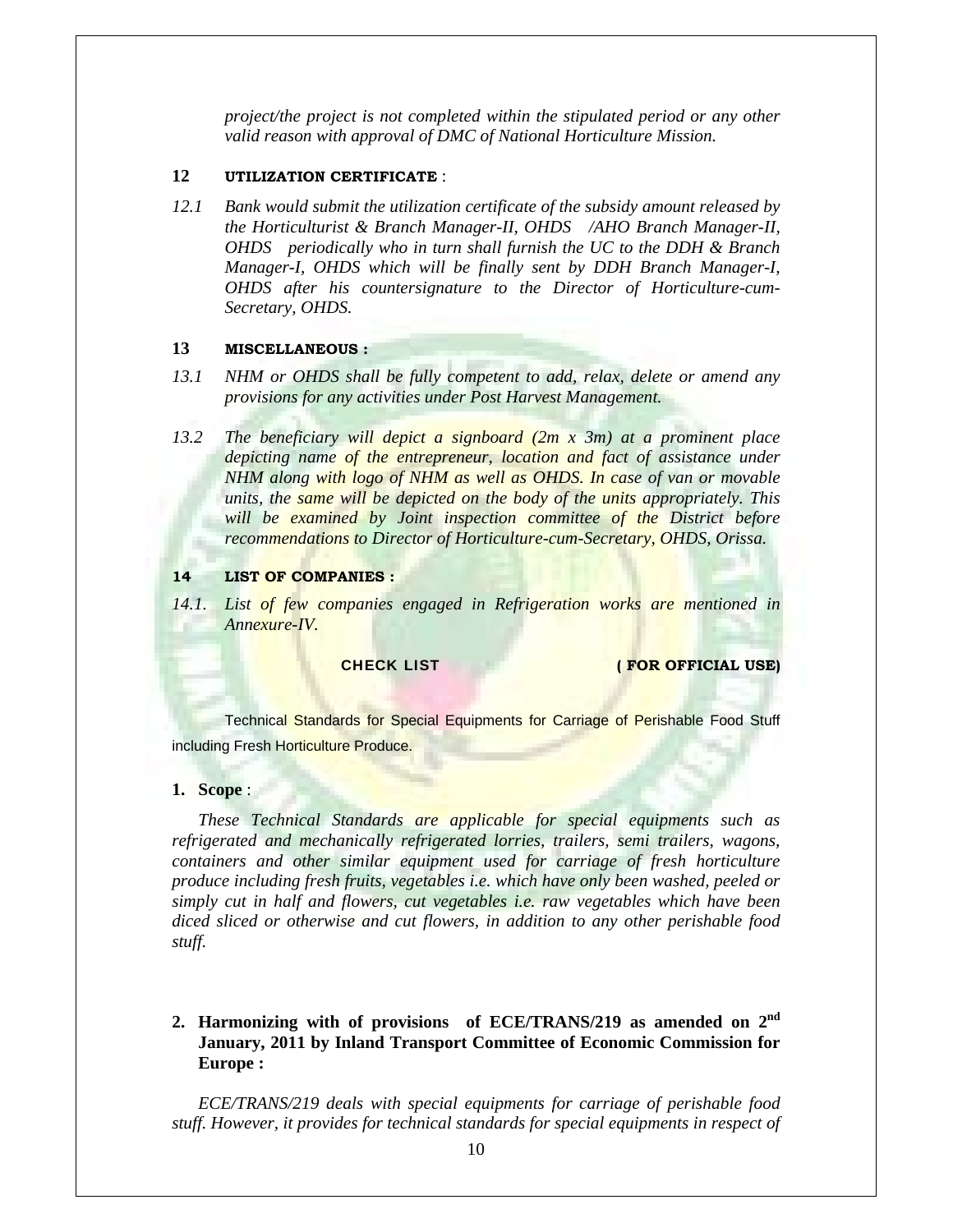*mean outside temperature of +30<sup>o</sup>C which in Indian condition may be as high as* +35°C, upper range of inside chamber temperature as +12°C without any reference *to relative humidity, whereas in case of fresh fruits and vegetables in side body of equipment temperature may be required to go up to 20<sup>o</sup> C and relative humidity as high as 95% plus. However, relevant provisions of the Agreement on the International Carriage of Perishable Foods Stuffs and on the Special Equipment to be used for such Carriage(ATP) bearing reference No.ECE/TRANS/219 and as amended on 2nd January, 2011 by Inland Transport Committee of Economic Commission for Europe, may be adopted as far as applicable with above mentioned modification of temperature and humidity ranges.* 

## **3. Definitions :**

*Definitions of certain terms as provided in ECE/TRANSA/219 and as amended on 2nd January, 2011 by Inland Transport Committee of Economic Commission for Europe have been generally adopted with modification in respect to outside mean temperature and temperature and humidity inside the body of equipment.* 

*3.1* **Insulated Equipment** – *Equipment of which the body i.e. Body of Wagons, Lorries, trailers, semi-trailers, containers and other similar equipment is built*  with insulating walls, doors, floor and roof, by which heat exchanges between *the inside and outside of the body can be so limited that the overall co-efficient of heat transfer (K co-efficient), is such that the equipment is assignable to one or other of the following two categories.* 

 $I_N =$  *Normally insulated equipment specified by: - a K co-efficient equal to*  $or less than 0.70 W/m<sup>2</sup> K:$ 

 $I_R = Heavily$  insulated equipment specified by  $\therefore$  a K co-efficient equal to or *less than 0.40 W/m<sup>2</sup> K and by side* 

*walls with a thickness of at least 45 mm for transport equipment of a width greater than 2.50m.* 

*3.2 Refrigerated Equipment: Insulated equipment which, using a source of cold (natural ice, with or without the addition of salt, eutectic plates, dry ice with or without sublimation control; liquefied gases with or without evaporation control etc.) other than a mechanical or "absorption" unit is capable with a mean outside temperature of +35<sup>o</sup>C of lowering the temperature inside the empty body to and thereafter maintaining it.* 

At  $+7^{\circ}$ C maximum in the case of Class A; At -10<sup>o</sup>C maximum in the case of Class B;  $At - 20^{\circ}C$  maximum in the case of Class C and At 0<sup>o</sup>C maximum in the case of Class D;

*The K co-efficient of refrigerated equipment of classes B and C shall in every case be equal to or less than 0.40 W/m2 .K.* 

*3.3* **Mechanically refrigerated equipment** – *Insulated equipment either fitted with its own refrigerating appliance, or served jointly with other units of transport equipment by such an appliance (fitted with either a mechanical compressor, or an "absorption" device, etc.) . The appliance shall be capable, with a mean*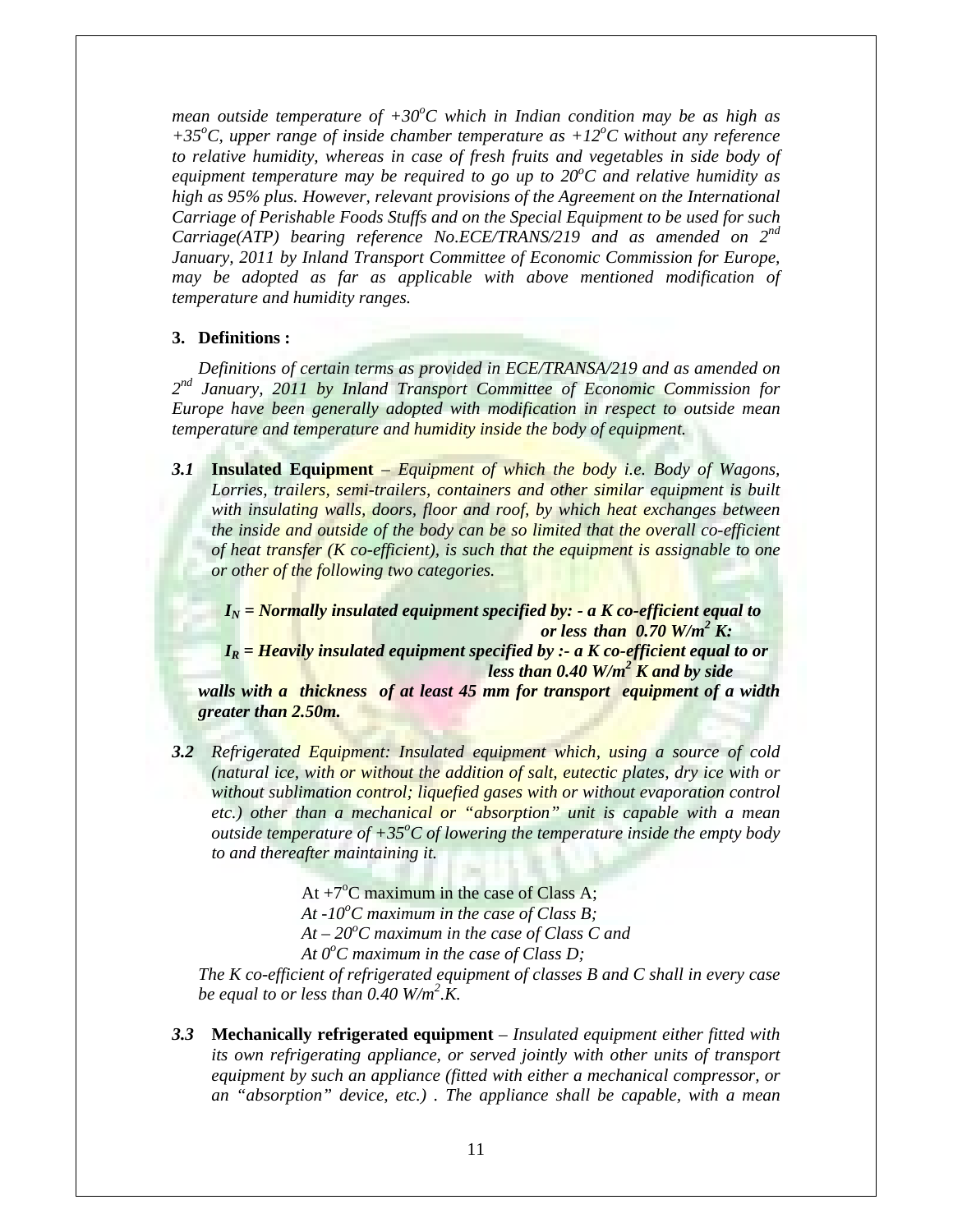*outside temperature of*  $+35^{\circ}$ *C of lowering the temperature*  $T_i$  *inside the empty body to, and thereafter maintaining it continuously in the following manner at.* 

*In the case of classes A, B and C, any desired practically constant inside temperature Ti in conformity with the standards defined below for the three classes.* 

 *Class – A - Mechanically refrigerated equipment fitted with a refrigerating*  appliance such that  $T_i$  may be chosen between +  $20^\circ$ C and  $0^\circ$ C inclusive.

*Class – B – Mechanically refrigerated equipment fitted with a refrigerating*  appliance such that  $T_i$  may be chosen between  $+ 20^\circ C$  and  $- 10^\circ C$  inclusive.

*Class – C - Mechanically refrigerated equipment fitted with a refrigerating*  appliance such that  $T_i$  may be chosen between  $+20^{\circ}$ C and  $-20^{\circ}$ C inclusive.

*In the case of classes D, E and F, a fixed practically constant inside temperature Ti in conformity with the standards is defined below for the three classes.* 

*Class – D - Mechanically refrigerated equipment fitted with a refrigerating*  appliance such that  $T_i$  is equal to or less than  $0^{\circ}C$ .

*Class – E - Mechanically refrigerated equipment fitted with a refrigerating appliance such that T<sub>i</sub> is equal to or less than - 10<sup>o</sup>C.* 

*Class – F - Mechanically refrigerated equipment fitted with a refrigerating appliance such that Ti is equal to or less than - 20<sup>o</sup> C.* 

*The K co-efficient of equipment of classes B.C, E and F shall in every case be equal to or less than 0.40 W/m<sup>2</sup> . K.* 

- *3.4 Heated equipment Insulated equipment which is capable of raising the inside temperature of the empty body to, and thereafter maintaining it for not less than 12 hours without renewal of supply at a practically constant value of not less*   $than + 20^{\circ}$ C when the *mean outside temperature, as indicated below.* 
	- <sup>2</sup> *10<sup>°</sup>C in the case of Class A heated equipment*
	- - *20o C in the case of Class B heated equipment*

*The K co-efficient of equipment of Class B shall in every case be equal to or less than* 0.40  $\widetilde{W}/m^2 K$ .

#### **4. PROVISIONS RELATING TO THE CHECKING OF INSULATED, REFRIGERATED, MECHANICALLY REFRIGERATED OR HEATED EQUIPMENT FOR COMPLIANCE WITH THE STANDARDS:**

*For this purpose, relevant provisions of the Agreement on the International Carriage of Perishable Foodstuffs and on the Special Equipment to be used for such Carriage (ATP) bearing reference No.ECE/TRANS/219 and as amended on 2nd January, 2011 by Inland Transport Committee of Economic Commission for*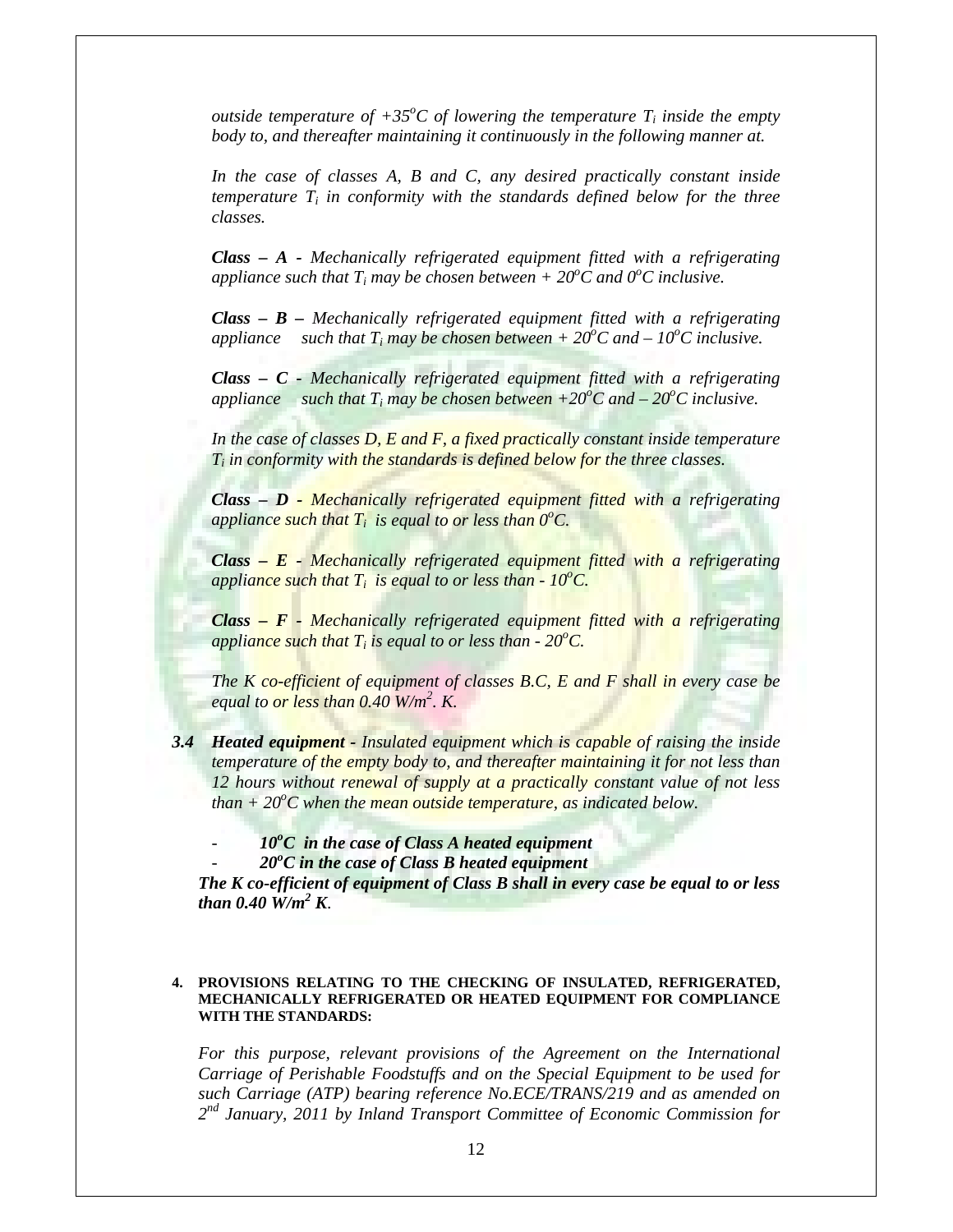*Europe, are to be adopted with modifications in test conditions required in view of modifications in definition of equipment*.

#### **5**. **METHODS AND PROCEDURES FOR MEASURING AND CHECKING THE INSULATING CAPACITY AND THE EFFICIENCY OF THE COOLING OR HEATING APPLIANCES OF SPECIAL EQUIPMENT FOR THE CARRIAGE OF ERISHABLE FOOD STUFFS INCLUDING FRESH HORTICULTURE PRODUCE**:

*For this purpose, relevant provisions of the Agreement on the International Carriage of Perishable Foodstuffs and on the Special Equipment to be used for such Carriage (ATP) bearing reference No.ECE/TRANS/219 and as amended on 2nd January, 2011 by Inland Transport Committee of Economic Commission for Europe, are to be adopted with modifications in method and procedure required in view of modifications in definition of classes of equipment.* 

#### **6. FORM OF CERTIFICATE FOR INSULATED, REFRIGERATED, MECHANICALLY REFRIGERATED OR HEATED EQUIPMENT USED FOR THE INTERNATIONAL CARRIAGE OF PERISHABLE FOODSTUFFS INCLUDING FRESH HORTICULTURE PRODUCE BY LAND:**

*For this purpose, relevant provisions of the Agreement on the International Carriage of Perishable Foodstuffs and on the Special Equipment to be used for such Carriage(ATP)bearing reference No.ECE/TRANS/219 and as amended on 2nd January, 2011 by Inland Transport Committee of Economic Commission for Europe, are to be adopted with modifications in formats required in view of modifications in definition of classes of equipment.* 

#### **7. CERTIFICATION PLATE OF COMPLIANCE OF EQUIPMENT:**

*With regard to certification plate etc for types of carriages suitable for perishable food stuff including fresh horticulture produce, relevant provisions of the Agreement on the International Carriage of Perishable Foodstuffs and on the Special Equipment to be used for such Carriage (ATP) bearing reference No.ECE/TRANS/219 and as amended on 2nd January, 2011 by Inland Transport Committee of Economic Commission for Europe, are to be adopted with modifications that the letters "ATP" substituted by "ITP".* 

#### **8. DISTINGUISHING MARKS TO BE AFFIXED TO SPECIAL EQUIPMENT:**

*The distinguishing marks prescribed in relevant provisions of Agreement on the International Carriage of Perishable Foodstuffs and on the Special Equipment to be used for such Carriage (ATP) bearing reference No.ECE/TRANS/219 and as amended on 2nd January, 2011 by Inland Transport Committee of Economic Commission for Europe, are to be adopted. It shall consist of capital letters in dark blue on white ground. The height of the letters shall be at least 100mm for the classification marks and at least 50mm for the expiry dates. Foe special equipment, such as a laden vehicle with maximum mass not exceeding 3.5t, the height of classification marks could likewise be 50mm and at least 25mm for expiry dates. The classification and expiry marks shall at least be affixed externally on both sides in the upper corners near the front. The marks shall be as follows :* 

**Equipment Distinguishing Mark**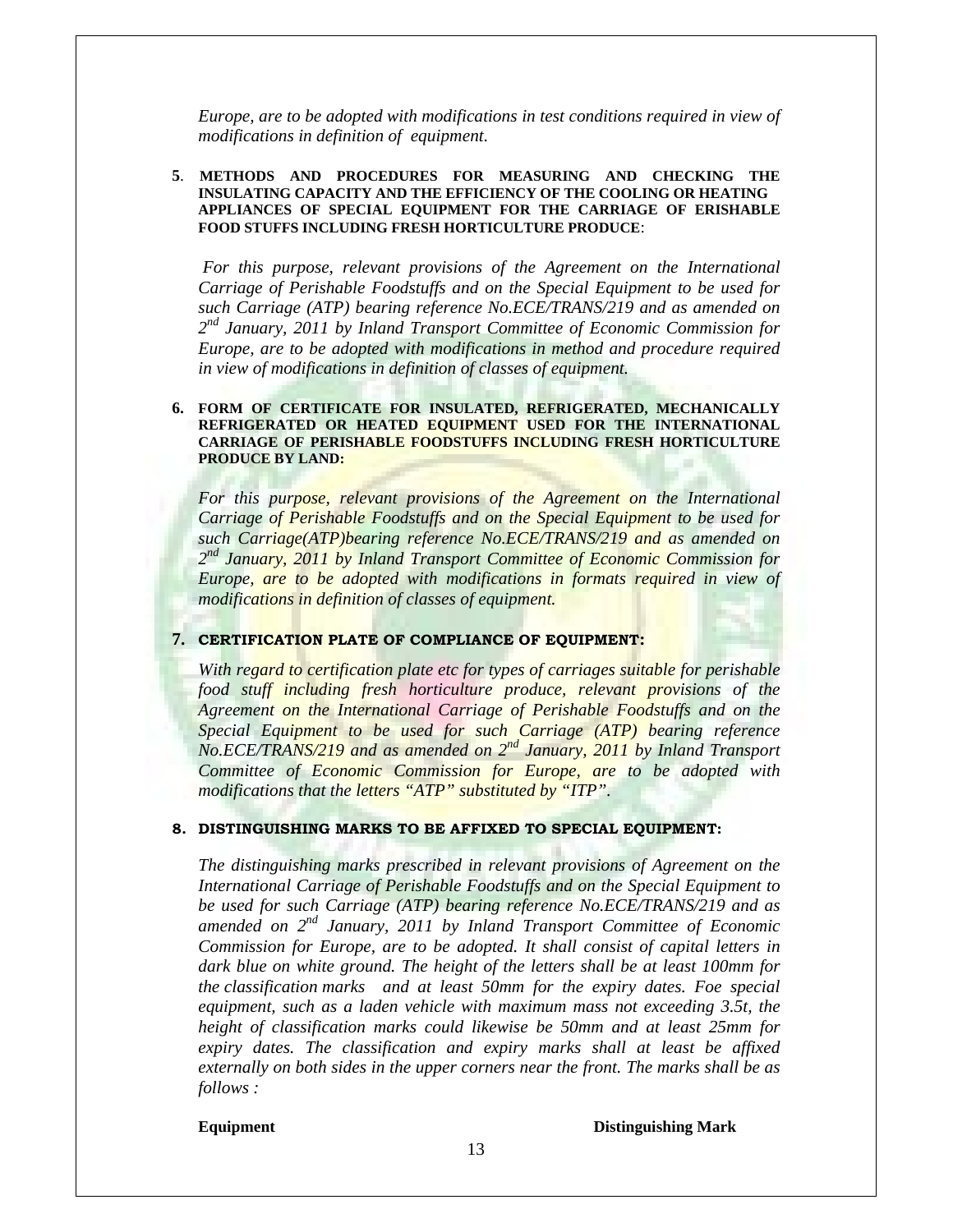| Normally insulated equipment                                         |            |  |  |
|----------------------------------------------------------------------|------------|--|--|
| <b>Heavily insulated equipment</b>                                   |            |  |  |
| Class A refrigerated equipment with normal insulation                | <b>RNA</b> |  |  |
| Class A refrigerated equipment with heavy insulation                 | <b>RRA</b> |  |  |
| Class - B refrigerated equipment with heavy insulation               | <b>RRB</b> |  |  |
| Class - C refrigerated equipment with heavy insulation               | <b>RRC</b> |  |  |
| Class - D refrigerated equipment with normal insulation              | <b>RND</b> |  |  |
| Class - D refrigerated equipment with heavy insulation               | <b>RRD</b> |  |  |
| Class-A mechanically refrigerated equipment with normal insulation   | <b>FNA</b> |  |  |
| Class - A mechanically refrigerated equipment with heavy insulation  | <b>FRA</b> |  |  |
| Class - B mechanically refrigerated equipment with heavy insulation  | <b>FRB</b> |  |  |
| Class - C mechanically refrigerated equipment with heavy insulation  | <b>FRC</b> |  |  |
| Class - D mechanically refrigerated equipment with normal insulation | <b>FND</b> |  |  |
| Class - D mechanically refrigerated equipment with heavy insulation  | <b>FRD</b> |  |  |
| Class - E mechanically refrigerated equipment with heavy insulation  | <b>FRE</b> |  |  |
| Class - F mechanically refrigerated equipment with heavy insulation  | <b>FRF</b> |  |  |
| Class - A heated equipment with normal insulation                    | <b>CNA</b> |  |  |
| Class – A heated equipment with heavy insulation                     | <b>CRA</b> |  |  |
| Class – B heated equipment with heavy insulation                     | CRB        |  |  |

*If the equipment is fitted with a removable or non independent thermal appliance and if special conditions exist for the use of the thermal appliance the distinguishing mark or marks shall be supplemented by the letter X in the following cases.* 

#### **A. FOR REFRIGERATED EQUIPMENT**

 *Where the eutectic plates have to be placed in another chamber for freezing.* 

# **B. FOR MECHANICALLY REFRIGERATED EQUIPMENT**

 *B.1 Where the compressor is powered by the vehicle engine*.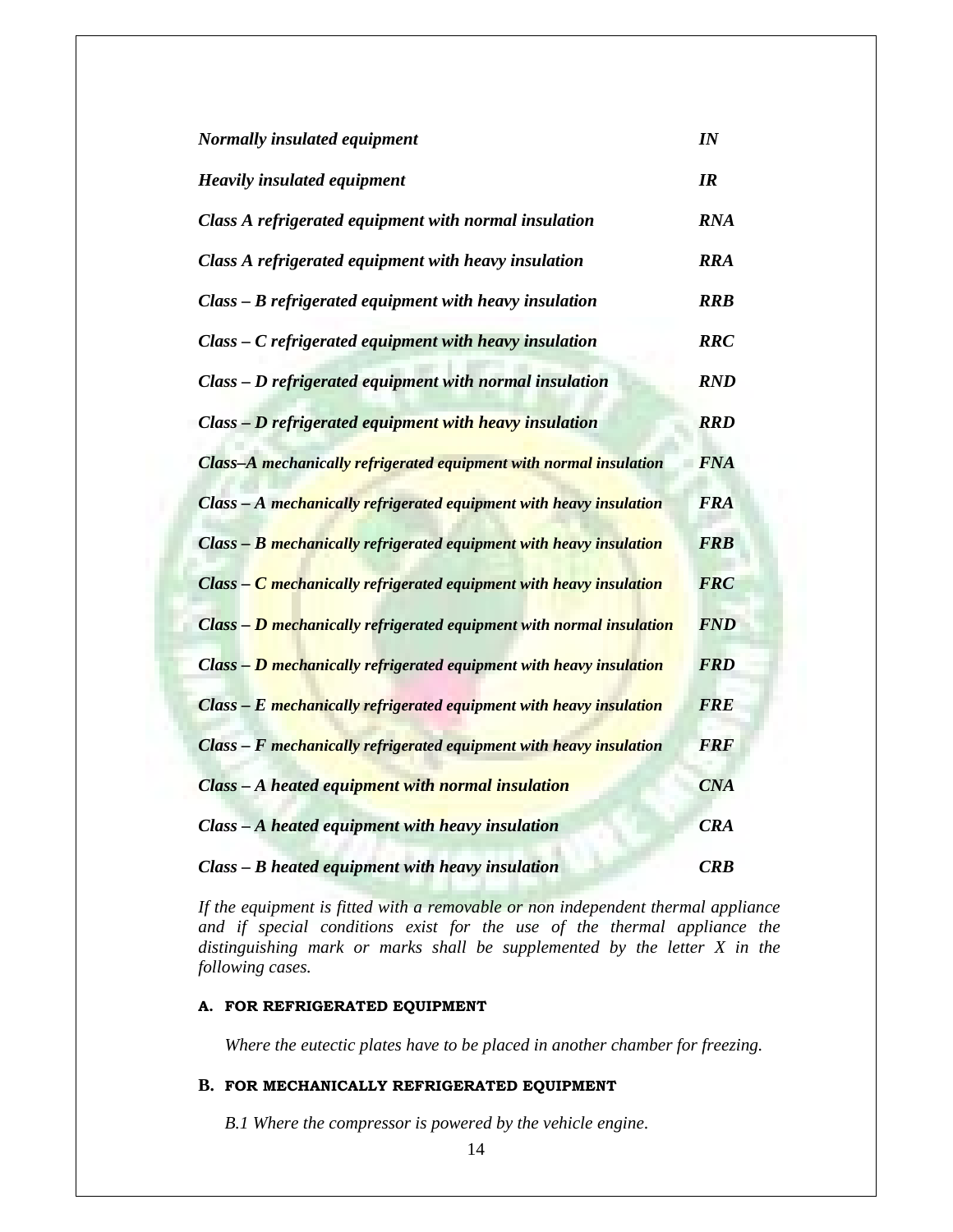B.2 *Where the refrigeration unit itself or a part is removable which would prevent its functioning.*

#### **9. MONITORING OF AIR TEMPERATURES FOR TRANSPORT OF PERISHABLE FOOD STUFF INCLUDING FRESH HORTICULTURE PRODUCE:**

*For this purpose, relevant provisions of the Agreement on the International Carriage of Perishable Food stuffs and on the Special Equipment to be used for such Carriage (ATP) bearing reference No.ECE/TRANS/219 and as amended on 2nd January, 2011 by Inland Transport Committee of Economic Commission for Europe, may be adopted as far as applicable.* 

#### **10. PROCEDURE FOR THE SAMPLING AND MEASUREMENT OF TEMPERATURE FOR CARRIAGE OF PERISHABLE FOOD STUFF INCLUDING FRESH HORLTICULTURE PRODUCE :**

For this purpose, relevant provisions of the Agreement on the International *Carriage of Perishable Food stuffs and on the Special Equipment to be used for such Carriage (ATP)bearing reference No.ECE/TRANS/219 and as amended on 2nd January, 2011 by Inland Transport Committee of Economic Commission for Europe, may be adopted as far as applicable.* 

#### **11. SAMPLING:**

*For this purpose, relevant provisions of the Agreement on the International Carriage of Perishable Food stuffs and on the Special Equipment to be used for such Carriage (ATP) bearing reference No.ECE/TRANS/219 and as amended on 2nd January, 2011 by Inland Transport Committee of Economic Commission for Europe, may be adopted as far as applicable* 

## **12. TEMPERATURE MEASUREMENT OF PERISHABLE FOOD STUFF INCLUDING FRESH HORTICULTURE PRODUCE:**

For this purpose, relevant provisions of the Agreement on the International *Carriage of Perishable Food stuffs and on the Special Equipment to be used for such Carriage (ATP) bearing reference No.ECE/TRANS/219 and as amended on 2nd January, 2011 by Inland Transport Committee of Economic Commission for Europe, may be adopted as far as applicable.* 

#### **13.SELECTION OF EQUIPMENT AND TEMPERATURE CONDITIONS TO BE OBSERVED:**

*For this purpose, relevant provisions of the Agreement on the International Carriage of Perishable Food stuffs and on the Special Equipment to be used for such Carriage (ATP) bearing reference No.ECE/TRANS/219 and as amended on 2nd January, 2011 by Inland Transport Committee of Economic Commission for Europe, may be adopted. However as ATP does not cover complete range of fresh horticulture produce, critical storage condition prescribed by WFLO for fresh fruits and vegetables are recommended for adoption.*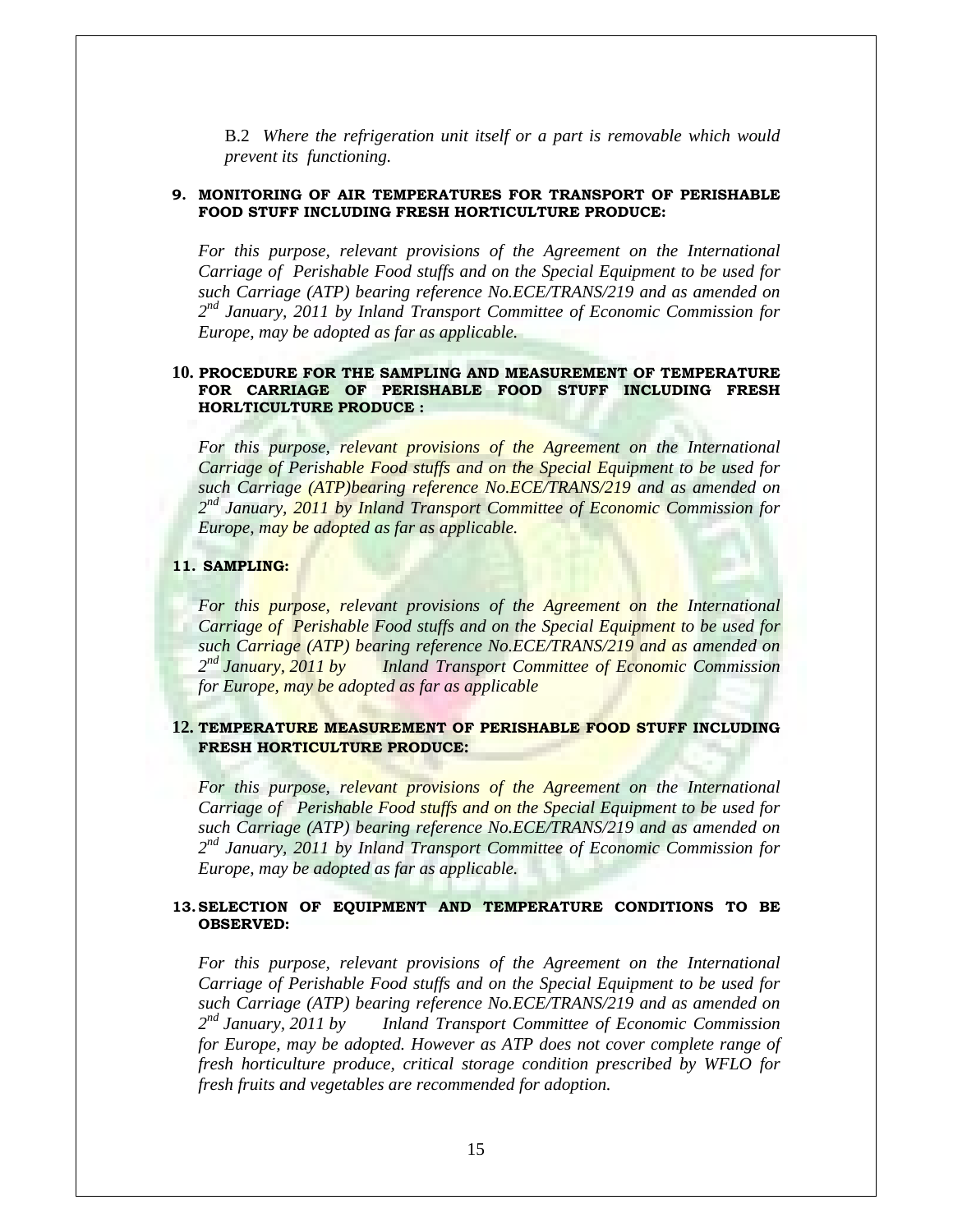*The temperature control of horticulture produce specified above should be such as not to cause freezing at any point of the load.* 

#### **14. SOME DESIRABLE CONSTRUCTION FEATURES:**

- **Body of Reefer Van** *The outside sheet can be made of GRP (Glass Reinforced Plastic Fiber) out side and PU foam in the core or, FRP (Fiber-Glass Reinforced Plywood) construction or, mild steel or the stainless steel.*
- **Thermal Insulation for Walls and Celling** *75 to 100 mm thick rigid polyurethane foam with density 42 kg/m<sup>3</sup> insulations in walls and ceiling incorporating a cam lock fixing system and silicone sealed tongue and groove joint.*
- **Thermal Insulation on Floor** *100 mm thick panels, reinforced with 12 mm ply wood will be provided as insulation above the steel base.*
- **Structure of Floor top**: *It will be finished with 3 mm thick chequered aluminum tread plate floor and bottom with GI sheet. Floor should be non corrosion, non pollution, anti brine, acid, and soda resisting type.*
- **Floor Drain**  *Four Kazoo floor drains.*
- **Door**: *Double wing rear doors and one side delivery door will be provided with stainless steel container type locking system*.
- **Front Wall** *Reinforced front wall for reefer unit*
- **Interior** *Washable glass board interior*
- **Plastic Curtains**: *Plastic Curtains will be provided for the doors*

**CETIENTS** 

• **Lights** : *Vapor and frost proof*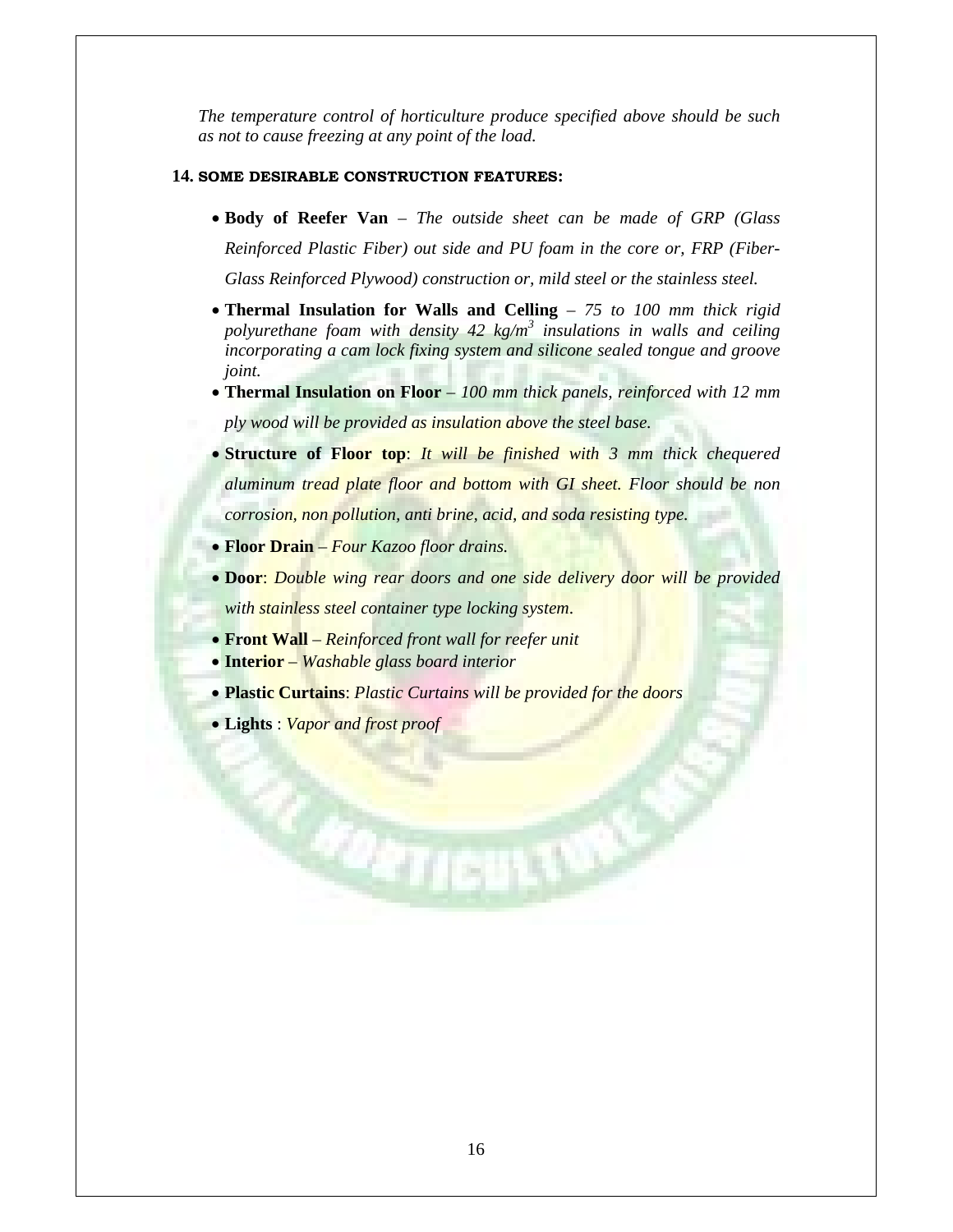# **ENTERPRENEURS (PROMOTER'S) PROFILE**

No.

(To be filled in by the Office)

- 1. Title of the Project
- 2. Project Code
- 3. Date of application submitted to DDH/Horticulturist
- 4. M.R. No. & Date of purchase of Entry, Proof No…………….Date
- 5. Date of submission of Entry Proof.
- 6. Date of District Horticulture Mission Approval
- 7. Project Cost (Rs. in lakhs)
- 8. Investment Ratio

# **(To be filled in by Entrepreneur/Applicant)**

- 1. Name of the Entrepreneur/Applicant
- 2. Father's Name :
- 3. Permanent Address (With Postal Pin ) & Telephone No.
- 4. Present Address (with Postal Pin ) & Telephone No.
- 5. Date of Birth :
- 6. Caste : (General/SC/ST/OBC)
- 7. Name of the Organization (if authorized a person to apply for, please enclose the authorization letter in original)
- 8. Name of the Person heading the Organization and his full address postal pin with Telephone number.

## 9. a) Identity proof of the applicant/entrepreneur for Individual applicant –

**(The Xerox copy should be attested by a Gazetted Officer not below the rank of SDM or Executive Magistrate –I.)** 

i) Voter I.D. Card iii) Pan Card iii) Electric Bill iv) Phone Bill



**ANNEXURE –I**

Affix passport size photograph to be affixed by the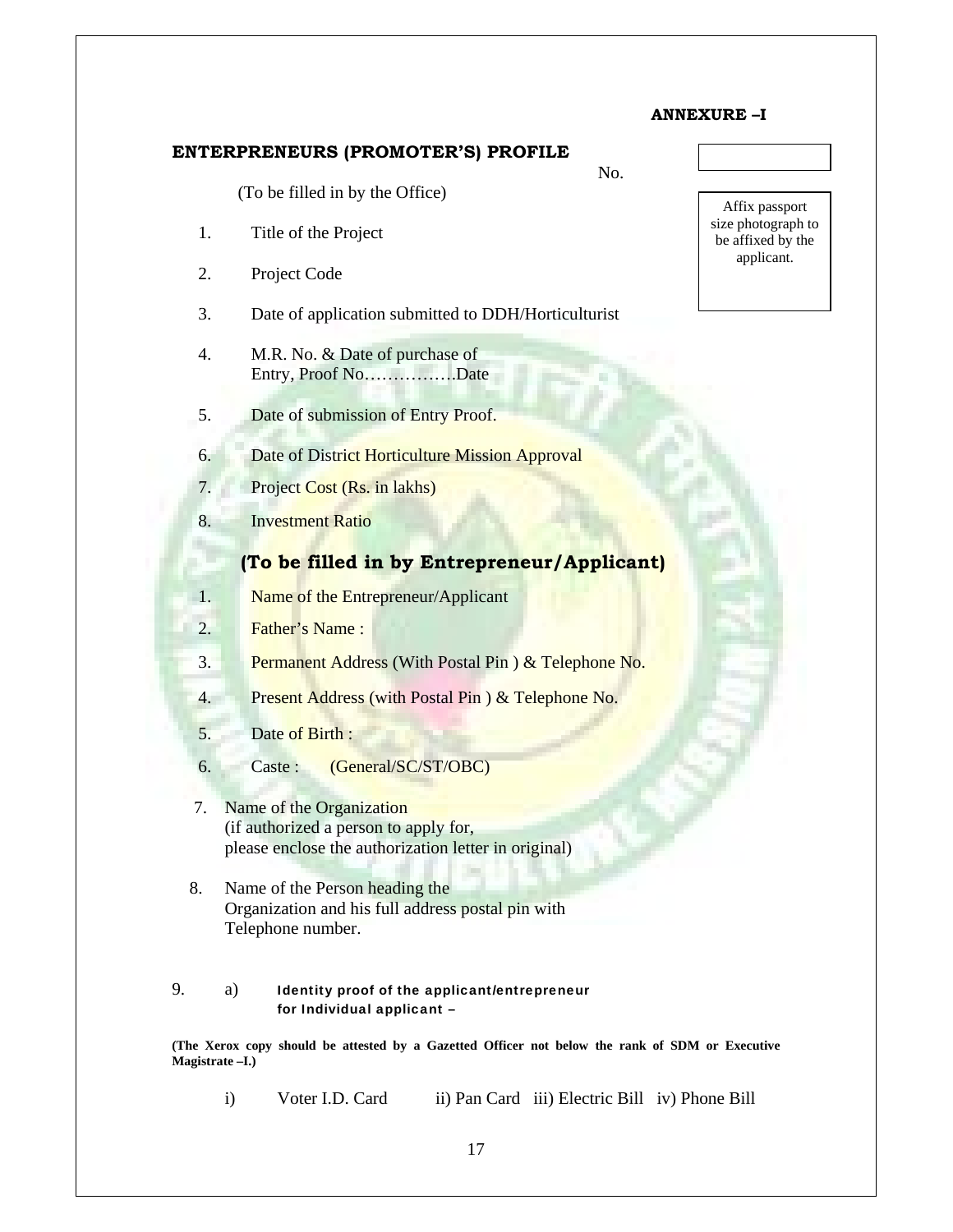v) Educational qualification

.

- b) Identity proof for organization (If applicant is an organization )
- i) Income Tax Return (I.T.) returns of the previous/current year.
- ii) Registration Certificate
- iii) Additional Qualification (if any)
- iv) Applicant ( with designation)
- v) Authorized person
- c) Name & address of the Technical experts of the Organization to handle the project (with Telephone No. & Mobile No.)
- c) Working Experience in the applied Project/Institution.

| Name of the Job                 | Design |            | <b>Period</b> of <b>Responsibility</b> Annual |            |
|---------------------------------|--------|------------|-----------------------------------------------|------------|
| Institution/Project description |        | Experience | Taken                                         | turn       |
|                                 |        | (From      | Capacity.                                     | in<br>over |
|                                 |        | . to       |                                               | Rs.        |
|                                 |        |            |                                               |            |

**10. Occupation Details Crop Crop Produces** 

- a. Agril. Farming
- b. Agro Industries
- c. Agri Business
- d. Others

11. Details of Property hold (Promoters own & Family) in case Individual applicant.

- a) Type of Property details of ownership
- b) Type of Acquisition
- c) Year of acquisition
- d) Present Market Value (in Rs.)
- e) Land ownership documents to be submitted along with application form. Documents downloaded from bhulekh Orissa.in site and attested by concerned Tahasildar or SDM.
- 12. In case applicant is an organization:
- a) Type of Property details with Ownership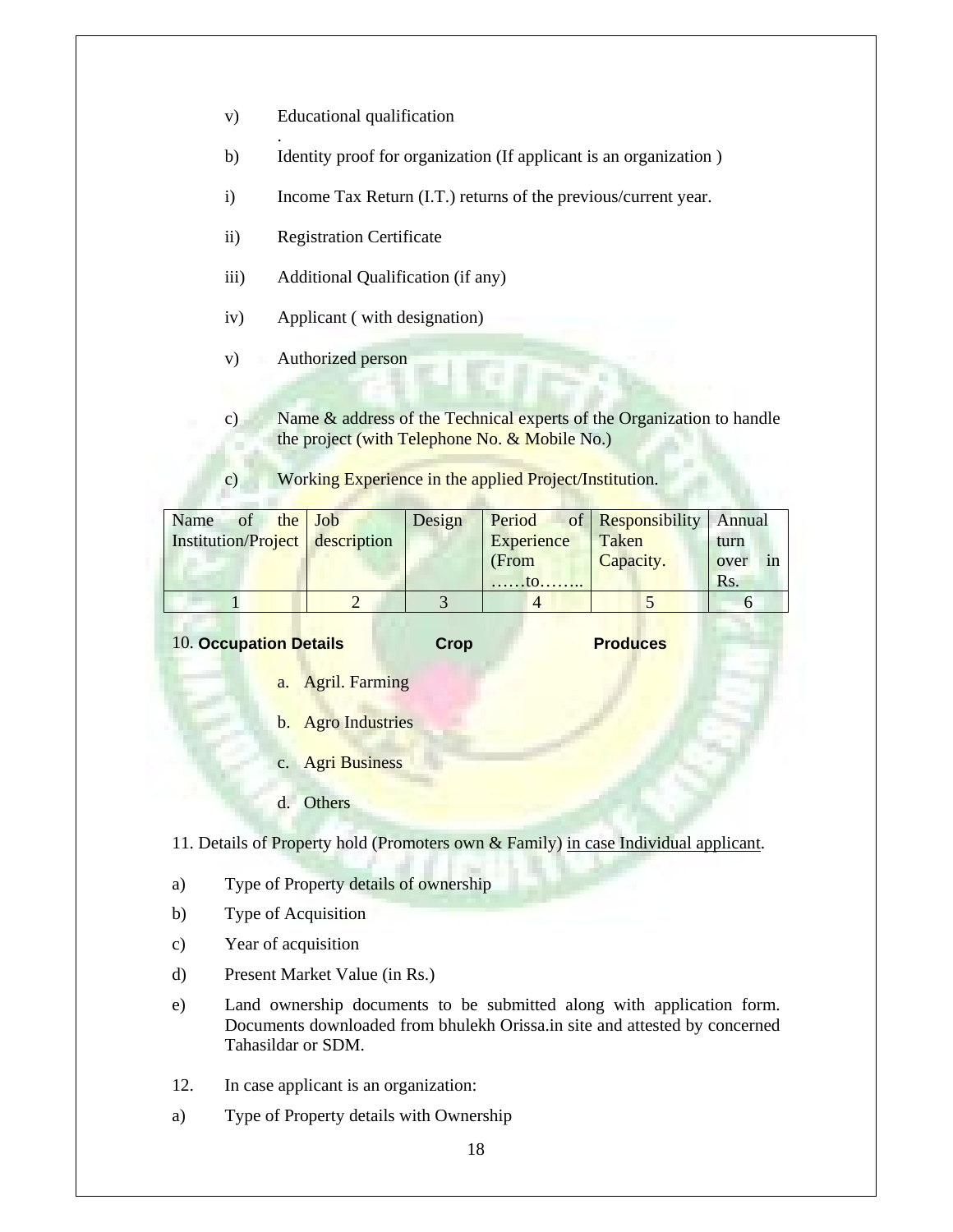- b) Acquisition details
- c) Years of Acquisition
- d) Present Market Value (in Rs.)

e) Land ownership documents to be submitted along with application form. Documents downloaded from bhulekh Orissa.in site and attested by concerned Tahasildar

- f) Source of Income:
- g) Annual Income (in Rs.)

# 13. Details of Loan/grant/Advances obtained earlier

# a) **If applicant is an Individual:-**

| . .    |                      |            |                               |               |                       |                    |           |
|--------|----------------------|------------|-------------------------------|---------------|-----------------------|--------------------|-----------|
|        | Name of Relationship |            | Purpose of Name of the Amount |               | of Date<br>$\circ$ of | Balance            | Present   |
| the    | with applicant       | Loa/Grant/ | <b>Financial</b>              | loan/grant    | Receipt               | loan/grant/adv     | status of |
| Loanee |                      | advance    | Institution                   | Adv. received |                       | to be received the |           |
|        |                      |            | financed.                     | (in Rs.)      |                       | $in$ Rs.           | Project   |
|        |                      |            |                               |               |                       |                    |           |

# b) **If applicant is an Organization**

| Name of the Project Fin.       |                | Inst. Amount | Period of Amount |         | Present status              |
|--------------------------------|----------------|--------------|------------------|---------|-----------------------------|
| for f                          | which Financed | received     | Receipt          |         | utilized (in of the Project |
| $\log_{10}(x)$ loan/grant/adv. |                | (in Rs.)     |                  | $Rs.$ ) |                             |
| Received                       |                |              |                  |         |                             |
|                                |                |              |                  |         |                             |

# c) **Details of the contribution to the proposed project expenditure**

| <b>Particulars of Contribution</b> | Amount       | $\%$ | Period | of Contribution           | for | the |
|------------------------------------|--------------|------|--------|---------------------------|-----|-----|
|                                    | contribution |      |        | component of the proposed |     |     |
|                                    |              |      |        | project                   |     |     |
|                                    |              |      |        |                           |     |     |

- a) Self
- b) Bank Loan
- c) Equity Share
- d) Subsidy

# 14**. Details of the Proposed Project**

- a) Proposed Location (with road map):
- b) Layout plan of the plant/machinery
- c) Area of Operation:-
- d) Cost of the Project (in Rs.)
- i) Working Capital:-
- ii) Fixed assets valuation (in Rs.)
- e) Annual Profit assessed (in Rs.)
- f) Detail Project Report (DPR) Prepared by (Name address & Telephone No.)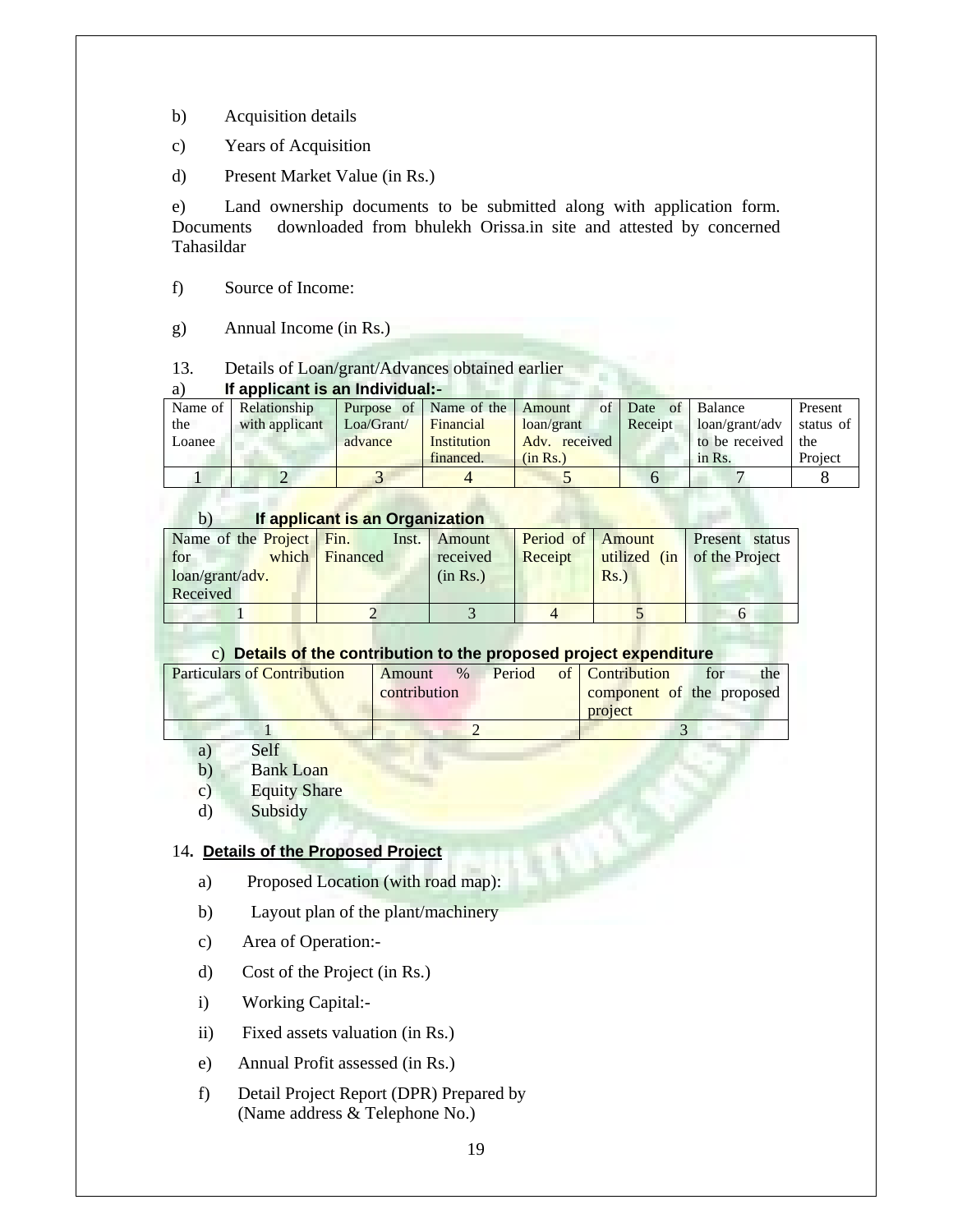DPR should contain detailed P/E of Civil Construction, cost of plant / machinery with supporting quotation).

- g) D.P.R. accepting Bank (Please enclose the DPR acceptance letter & consent letter of Fin. Inst. to Finance the Project).
- g) Brief note on motto/objective of your proposed Project (Use separate Sheet if required)
- h) Original copy of M.R. (Money Receipt) in support of purchase of application.

 I do undertake that above information's furnished are true so far my knowledge is concerned.

 Place: *Signature of Applicant/Entrepreneur (With Name,* 

Date:

1.

2. 3.

**CHECK LIST** (Submitted documents may be furnished by applicant/entrepreneur)

List of documents enclosed in support of Applicant's (Entrepreneur) credential to set up the ……………………………..unit attached with application.

> *Signature of applicant/entrepreneur*  (with Name, Phone No. & Seal)

# **Application receipt**

#### **(To be furnished by Branch Manager of State Horticulture Mission)**

The application along with the above mentioned documents were received

From……………………………………….on…………………………………… Dated……………………for the Project………………….……………………… Amounting ……………………….

Place Date:

> *Signature of Receiving Officer (With Name, Telephone No. & Seal)*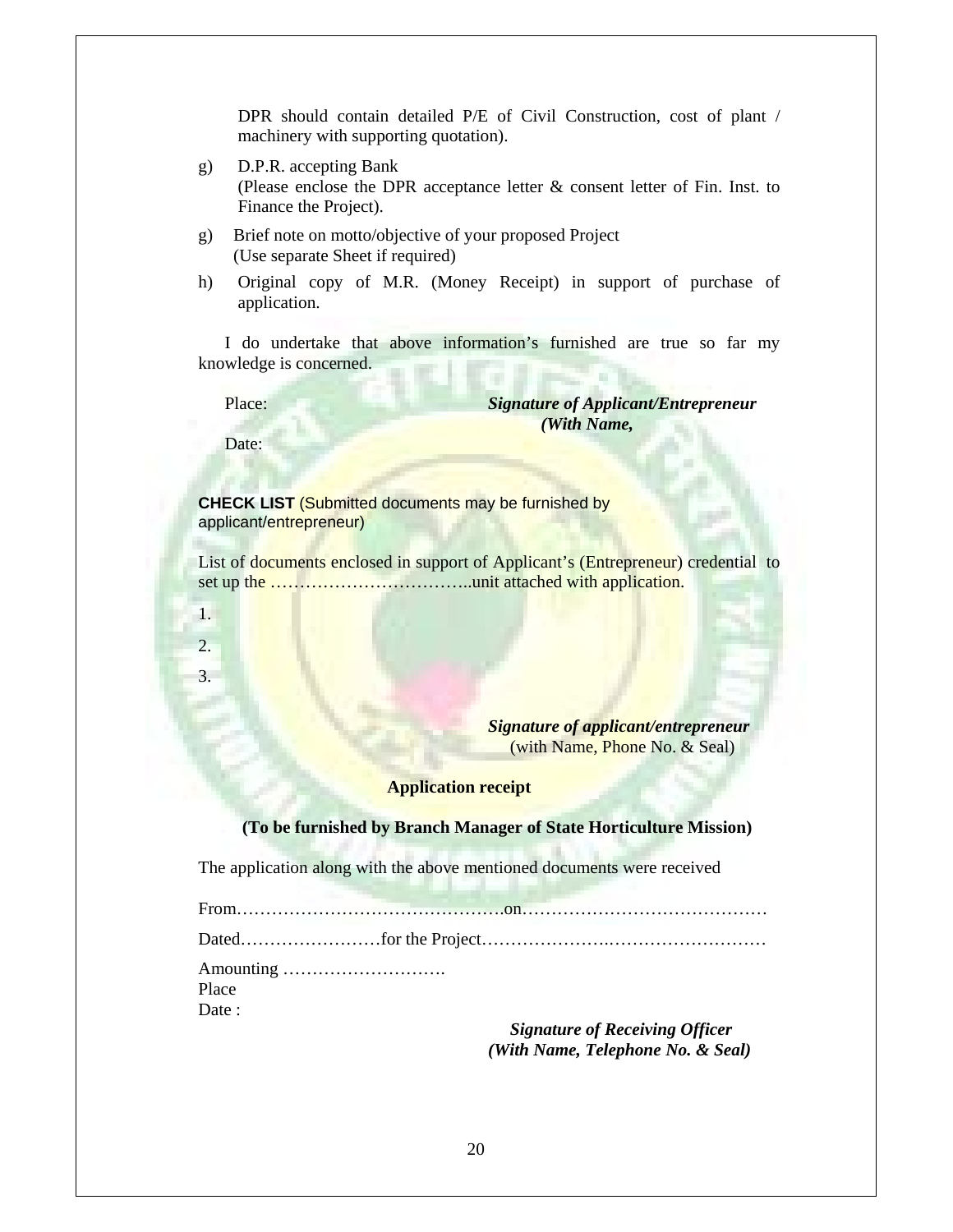# **Annexure – II**

**The proposal by private entrepreneurs, Public Sector undertakings, Coop Societies etc. shall be submitted after sanction of credit facilities by the Financial Institutions as per format.** 

Format for Submission of Project based Proposals (PHM) by Private Sector under NHM

- 1. Name of Project :
- 2. Type of Activity :
- 3. Objectives :
- 4. Location of the Project with Address :
	- General Area
	- **Hilly/Tribal Area**

# **5. Constitutions**

(Date of incorporation and relevant law along with a copy of articles and memorandum of associations, by laws, partnership deed and registration certificate which ever is applicable. Documentary proof regarding authorized /paid up capital and promoters contributions).

- i. Public Ltd Company
- ii. Private Ltd Company
- iii. Registered Society
- iv. Association
- v. Federation
- vi. Producer Company
- vii. Proprietorship firm
- viii. Partnership concern
- **6. Management**
- **7. Brief back ground of promoters.**
- **8.** Cost of Project Rs. in lakhs

- i. Land (If purchased new along with documentary proof)
- ii. Building
- iii. Plant & Machinery
- iv. Contingencies
- v. Miscellaneous fixed assets
- vi. Working Capital margin
- vii. Pre operative exp.

Total: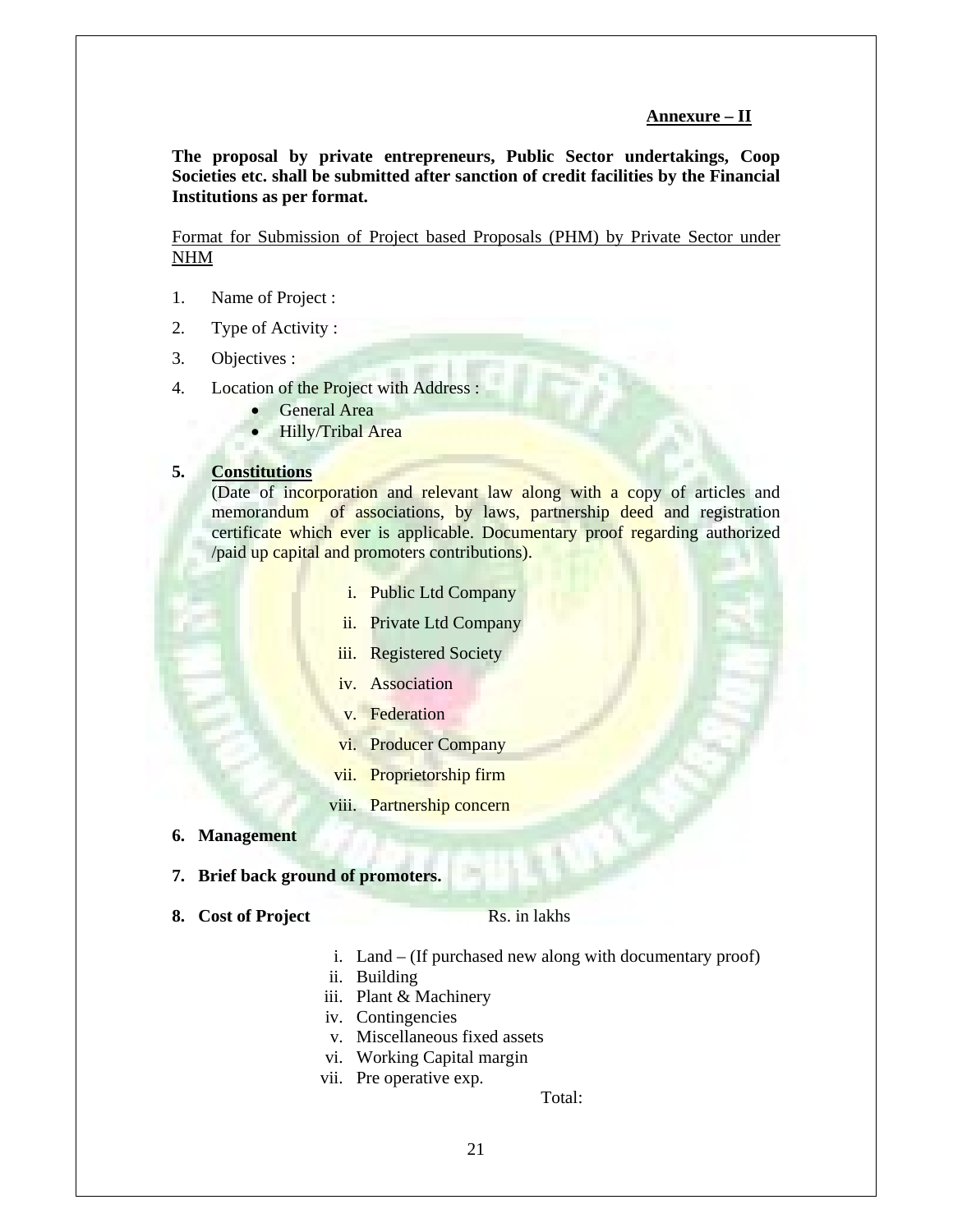## **9. Means of Finance**

- i. Promoter Share
- ii. Bank Term Loan
- iii. Subsidy
- iv. Quasi equity
- v. Unsecured loan

Total

- 10. Details of Cost of Plan & Machinery/equipment supported by quotations.
- 11. Details of the Building construction and the cost duly certified.
- 12. Area of Operation with special reference to National Horticulture Mission (NHM) Districts to be covered.
- 13. Availability of raw material, name of the cluster and district along with the major crops.
- 14. Back ward linkages with farmers with reference to either providing services or purchase of raw materials
- 15. Forward linkages Analysis of domestic and export markets, tie up made for sale of Produce and branding aspect.
- 16. No. of farmers/orchardist to be benefited.
- 17. SWOT Analysis
- 18. Financial Analysis IRR, NPW, Cost benefit Ratio, Break even point, DER, DSER, Projected balance sheet etc.
- 19. Insurance of the fixed assets.
- 20. Certificate from Pollution Control Department
- 21. Name of the sponsoring bank along with the details of Techno economical appraisal reports, copy of sanction letter and Detailed Project Report (DPR) as submitted to bank.
- 22. Certificate regarding Non-availing of subsidy from any other Central/State Govt. Department.
- 23. Social benefits with special reference to employment generation.
	- a) Direct employment
	- b) Indirect employment
	- c) Women ST/SC employment.
- 24. Details of the sustainability of the project with special reference to its capacity to generate income since only one time grant is admissible.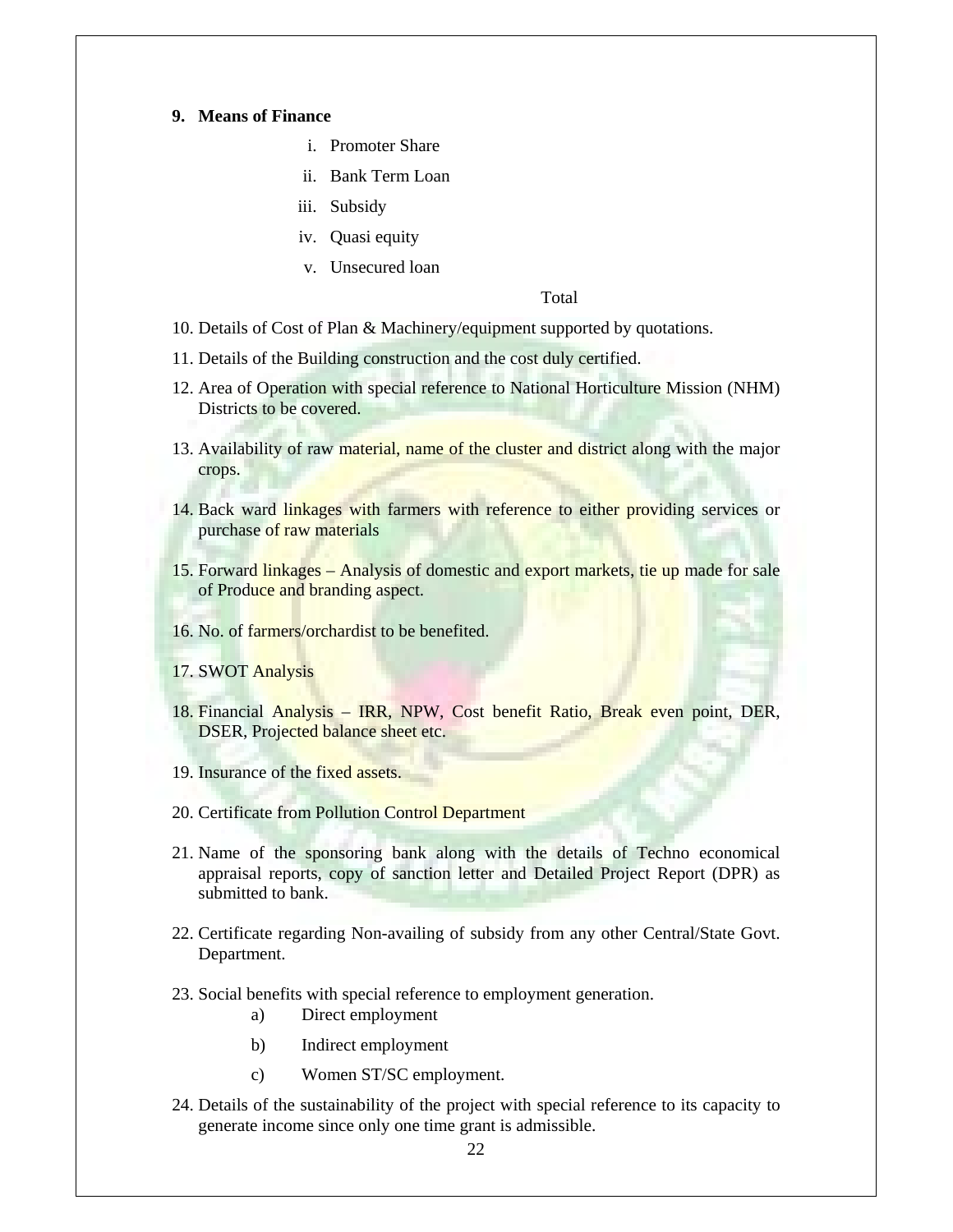- 25. Implementation schedule
- 26. Amount of subsidy sought.
- 27. In case of refer vans and containers following documents needs to be attached and verified by State Horticulture Mission (SHM) through Branch Managers.
	- a) Copy of proforma invoice of chassis, body and refrigeration units of the vehicles duly confirmed by the lending bank.
	- b) Copy of the payment receipts of chassis, body and refrigeration unit etc. of the vehicles duly confirmed by the lending bank.
	- c) Copy of the delivery challans of the body and chassis of the vehicles.
	- d) Notarized affidavit for utilization of the vehicles.

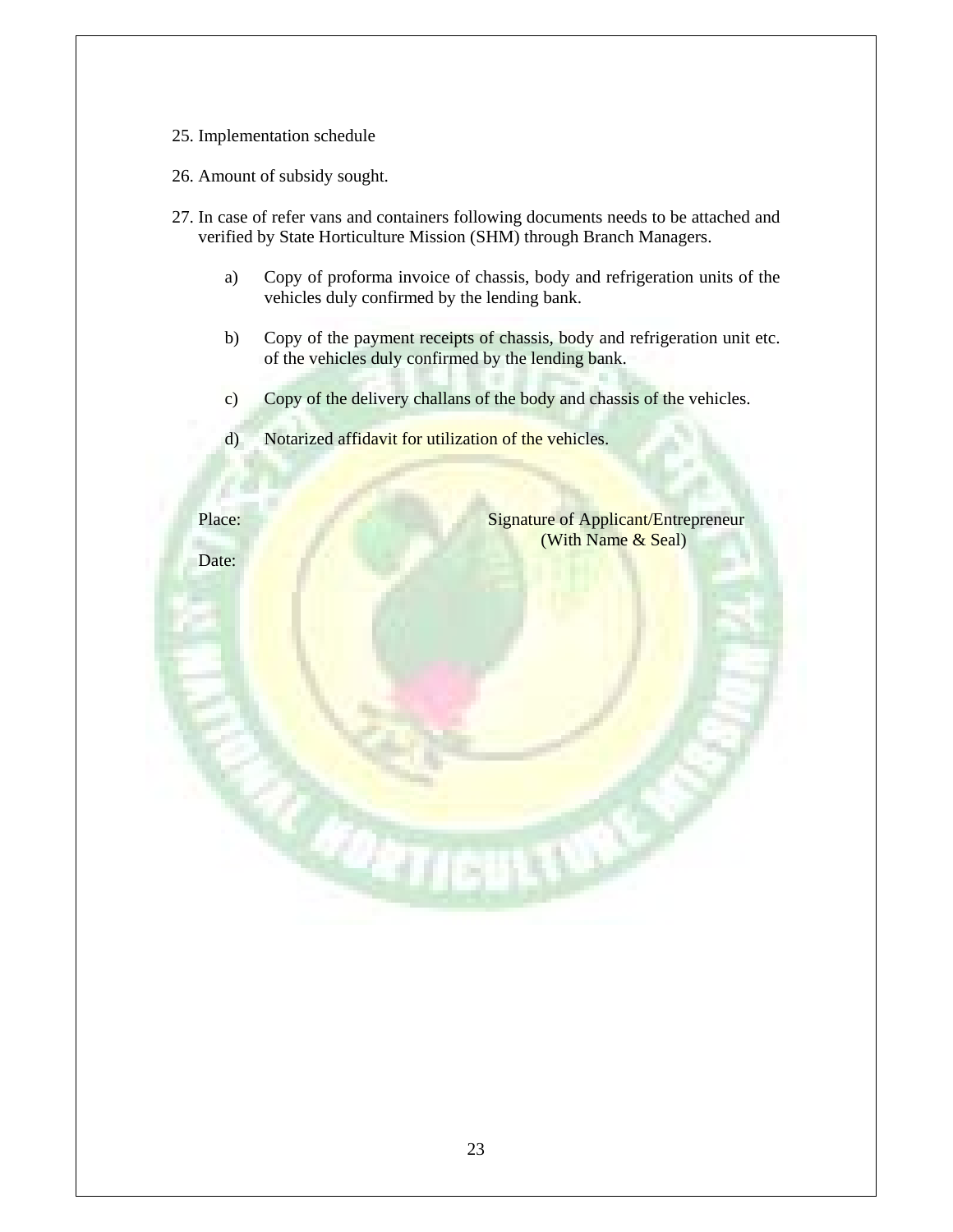# **Annexure - III**

| SI.            | <b>Name of the Project</b>  | Capital cost per   | Rate of assistance per unit (subsidy                                                                    |
|----------------|-----------------------------|--------------------|---------------------------------------------------------------------------------------------------------|
| N <sub>0</sub> |                             | unit (in Rs.)      | amount)                                                                                                 |
| 1.             | Pack House (on farm         | Rs.3.00 lakhs per  | 50% of the capital cost. Depending on requirement in                                                    |
|                | collection & Storage        | unit size of 9m x  | site beneficiary can go for(i) pack house for sorting<br>&grading unit(ii) pack house with cool chamber |
|                | unit)                       | 6m                 | 1.5MT/2MT                                                                                               |
| 2.             | Pre cooling unit project    | Rs.15.00 lakhs for | Credit Linked back ended subsidy @ 40%                                                                  |
|                | in general areas/cool       | 6 MT               | of the cost of the project in general areas for                                                         |
|                | chamber of 5MT/10MT         |                    | individual entrepreneurs.                                                                               |
| 3.             | Mobile pre cooling unit     | Rs.24.00 lakhs     | $-do-$                                                                                                  |
|                |                             | per unit for 5 MT  |                                                                                                         |
| 4.             | Cold storage units          | Rs.6000/- per MT   | Credit Linked back ended subsidy @ 40% of the cost                                                      |
|                | (construction/expansion/    | for 5,000 MT       | of the project in general areas for individual<br>entrepreneurs in respect of any those units which     |
|                | modernization)              |                    | adopt new technologies which are energy efficient                                                       |
|                |                             |                    | with provision of insulation, humidity control and fin                                                  |
|                |                             |                    | coil cooling system with provision of multi                                                             |
|                |                             |                    | chambers. Technical standards, parameters and<br>protocol issued by the Deptt. to be adopted.           |
| 5.             | Refrigerated                | Rs.24.00 lakhs     |                                                                                                         |
|                | vans/containers             | per unit 6 MT      | $-do-$                                                                                                  |
| 6.             | <b>Ripening chamber</b>     | Rs.6000/- per MT   |                                                                                                         |
|                |                             | for 5000 MT        | $-do-$                                                                                                  |
| 7.             | a) Cashew Processing        | Rs.7.00 lakh per   | 40% of the capital cost.                                                                                |
|                | unit for 320 kg. (Boiler)   | unit (New)         |                                                                                                         |
|                | b) Cashew Processing        | Rs.1.25 lakh per   | 40% of the capital cost                                                                                 |
|                | unit for 40 Kg.             | unit (New)         |                                                                                                         |
| 8.             | Preservation unit (up)      | Rs.1.00 lakh per   | 50% of the total cost                                                                                   |
|                | gradation)                  | unit               |                                                                                                         |
| 9.             | Preservation unit (low      | Rs.2.00 lakh per   | 50% of the total cost.                                                                                  |
|                | cost) new unit / Cool       | unit for new unit  |                                                                                                         |
|                | chamber of 2MT              |                    |                                                                                                         |
| 10.            | Low cost onion storage      | Rs.1.00 lakh per   | 50% of the total cost                                                                                   |
|                | structure $(25 \text{ MT})$ | unit               |                                                                                                         |
| 11.            | Pusa Zero energy cool       | Rs.4,000/- per     | 50% of the total cost.                                                                                  |
|                | chamber (100 kg.)           | unit               | Credit Linked back ended subsidy @ 40% of the cost                                                      |
| 12.            | C.A./M.A. Storage Units     | Rs.32,000/MT for   | of the project in general areas for individual                                                          |
|                |                             | 5000 MT capacity   | entrepreneurs in respect of any those units which                                                       |
|                |                             |                    | adopt new technologies which are energy efficient                                                       |
|                |                             |                    | with provision of insulation, humidity control and fin                                                  |
|                |                             |                    | coil cooling system with provision of multi<br>chambers. Technical standards, parameters and            |
|                |                             |                    | protocol issued by the Deptt. to be adopted                                                             |
| 13.            | Primary/Mobile/Minimal      | Rs.24.00           | $-do-$                                                                                                  |
|                | processing unit             | lakh/unit          |                                                                                                         |
| 14.            | Evaporative/low energy      | Rs.4.00 lakh/unit  | $-do-$                                                                                                  |
|                | cool chamber (8 MT)         |                    |                                                                                                         |

# **C.A. is Controlled Atmosphere and M.A. is Modified Atmosphere)**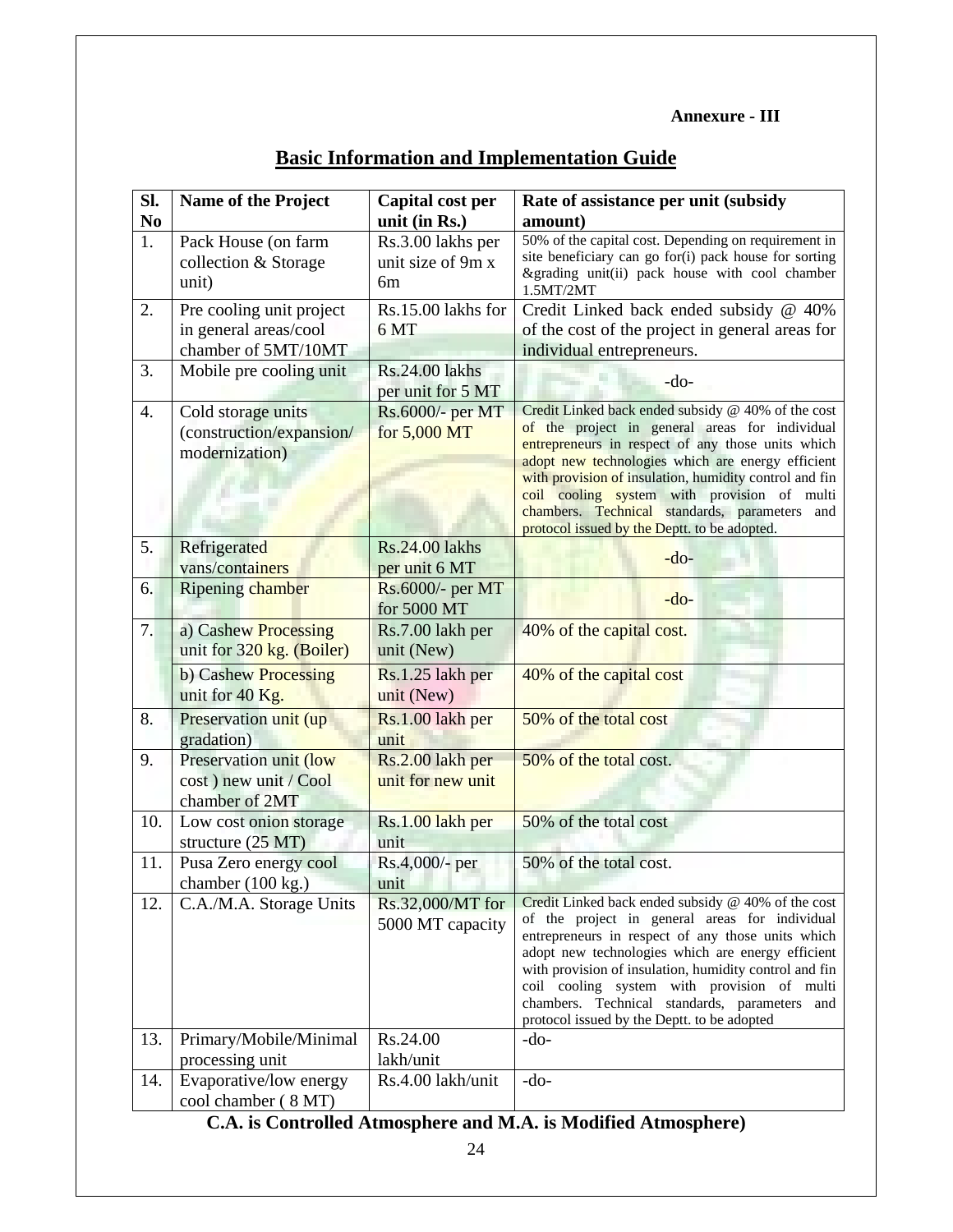- 1. The cost of 5,000 MT capacities for new cold storage and expansion of existing capacity should not exceed to Rs.300.00 lakhs. Subsidy will be available for capital cost i.e. @ 40% which in any case should not exceed to Rs.120.00 lakh per project, including for the CA/MA stores and projects of higher capacity.
- 2. Projects up to 5000 MT capacity would be promoted for wider dispersal. Cold storage capacity may vary from 10 MT to 5000 MT (i.e. the cost storages may be established for capacity of different sizes i.;e. 10/50/1000/2000/5000 MT etc.) depending upon volume, value of the commodities to be stored, technical feasibility, financial viability etc. In the case of pre-cooling units and CA/MA stores, the capacity may be even below 10 MT.

# **3. Capacity of Cold Storage would be calculated on the basis of 3.4 cubic metres per tonne or 120 cubic feet per tonne.**

The value of land to be computed in the project cost should not exceed 10% of the cost of **Project**, such value to the extent 10% of the total cost should only be computed in the project cost. The cost of land computed in the project cost is to be reckoned towards the margin money required to be met by the enterprise. The cost of the land will be computed in the project cost only when the land is to be purchased by the entrepreneur. The cost of the land should be the purchase value and not the market value. The value of only that portion of the land which is need based for the project is to be included. Cold Storages may be treated as infrastructure for financing. While formulating the proposal emphasis shall be laid on the following points.

- **Reducing PHM losses with Multi-chamber (at least two chambers) and** Multi –Product facilities.
- Adopting Modern Designs/Technology and Energy Saving Equipments/Devices to avoid obsolescence of Machinery etc.
- Making improvement in technology like shifting from Diffuser System to Gravity Cooling System/Fincoil System etc